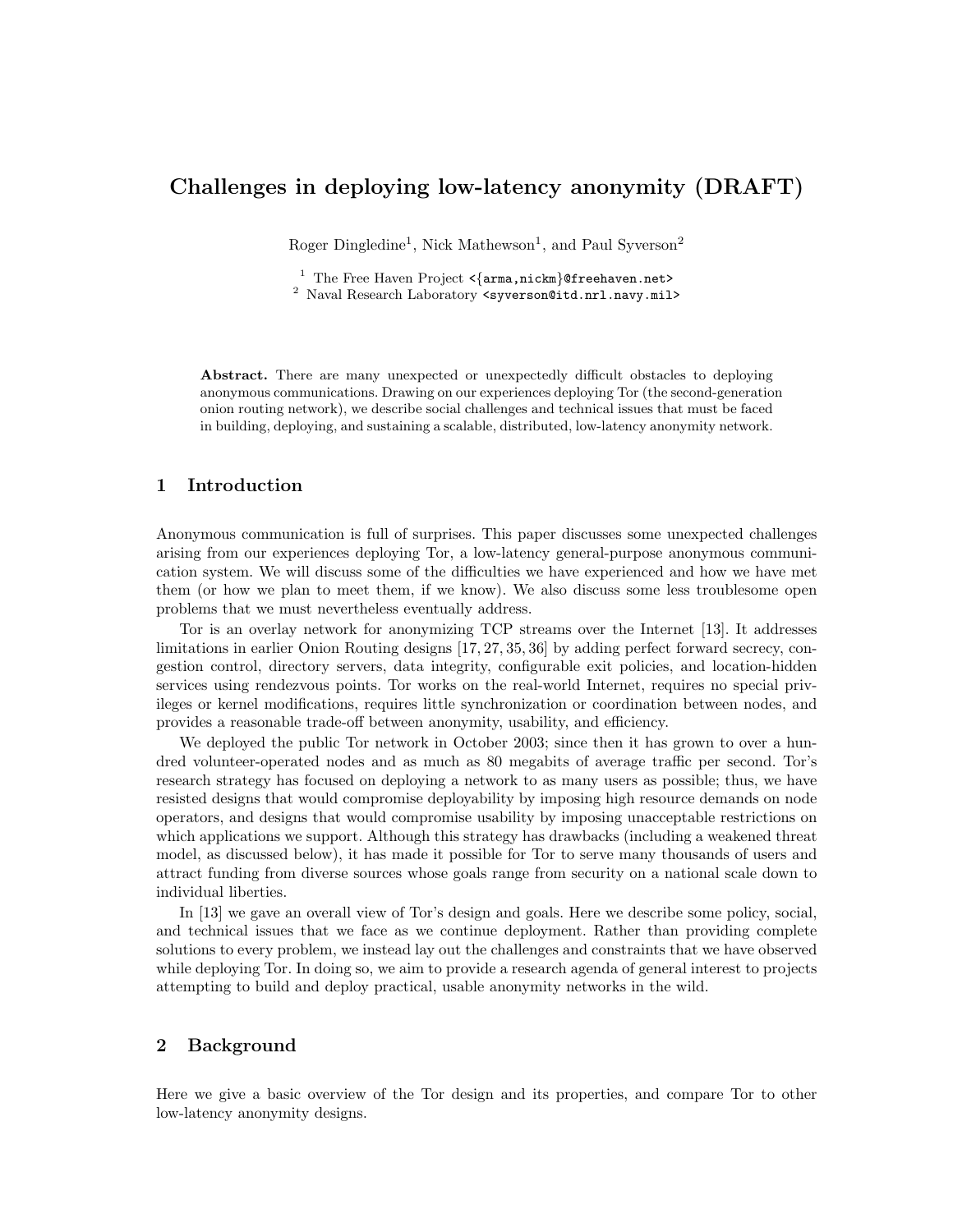#### 2.1 Tor, threat models, and distributed trust

Tor provides forward privacy, so that users can connect to Internet sites without revealing their logical or physical locations to those sites or to observers. It also provides *location-hidden services*, so that servers can support authorized users without giving an effective vector for physical or online attackers. Tor provides these protections even when a portion of its infrastructure is compromised.

To connect to a remote server via Tor, the client software learns a signed list of Tor nodes from one of several central directory servers, and incrementally creates a private pathway or circuit of encrypted connections through authenticated Tor nodes on the network, negotiating a separate set of encryption keys for each hop along the circuit. The circuit is extended one node at a time, and each node along the way knows only the immediately previous and following nodes in the circuit, so no individual Tor node knows the complete path that each fixed-sized data packet (or cell) will take. Thus, neither an eavesdropper nor a compromised node can see both the connection's source and destination. Later requests use a new circuit, to complicate long-term linkability between different actions by a single user.

Tor also helps servers hide their locations while providing services such as web publishing or instant messaging. Using "rendezvous points", other Tor users can connect to these authenticated hidden services, neither one learning the other's network identity.

Tor attempts to anonymize the transport layer, not the application layer. This approach is useful for applications such as SSH where authenticated communication is desired. However, when anonymity from those with whom we communicate is desired, application protocols that include personally identifying information need additional application-level scrubbing proxies, such as Privoxy [26] for HTTP. Furthermore, Tor does not relay arbitrary IP packets; it only anonymizes TCP streams and DNS requests (but see Section 4.1).

Most node operators do not want to allow arbitrary TCP traffic. To address this, Tor provides exit policies so each exit node can block the IP addresses and ports it is unwilling to allow. Tor nodes advertise their exit policies to the directory servers, so that client can tell which nodes will support their connections.

As of January 2005, the Tor network has grown to around a hundred nodes on four continents, with a total capacity exceeding 1Gbit/s. Appendix A shows a graph of the number of working nodes over time, as well as a graph of the number of bytes being handled by the network over time. The network is now sufficiently diverse for further development and testing; but of course we always encourage new nodes to join.

Tor research and development has been funded by ONR and DARPA for use in securing government communications, and by the Electronic Frontier Foundation for use in maintaining civil liberties for ordinary citizens online. The Tor protocol is one of the leading choices for the anonymizing layer in the European Union's PRIME directive to help maintain privacy in Europe. The AN.ON project in Germany has integrated an independent implementation of the Tor protocol into their popular Java Anon Proxy anonymizing client.

Threat models and design philosophy. The ideal Tor network would be practical, useful and anonymous. When trade-offs arise between these properties, Tor's research strategy has been to remain useful enough to attract many users, and practical enough to support them. Only subject to these constraints do we try to maximize anonymity.<sup>1</sup> Because of our strategy, Tor has a weaker threat model than many designs in the literature. In particular, because we support

<sup>1</sup> This is not the only possible direction in anonymity research: designs exist that provide more anonymity than Tor at the expense of significantly increased resource requirements, or decreased flexibility in application support (typically because of increased latency). Such research does not typically abandon aspirations toward deployability or utility, but instead tries to maximize deployability and utility subject to a certain degree of structural anonymity (structural because usability and practicality affect usage which affects the actual anonymity provided by the network  $[1, 4]$ .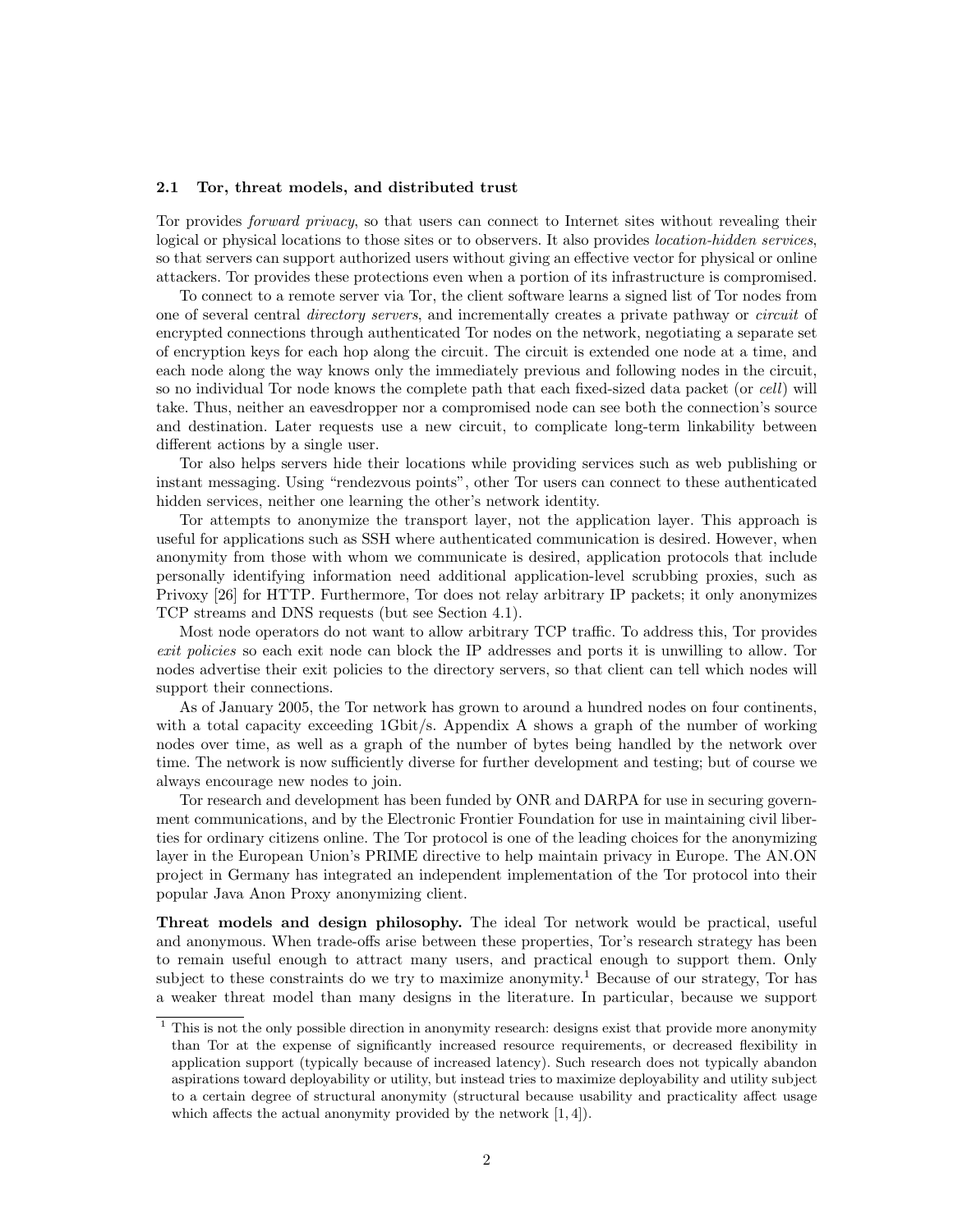interactive communications without impractically expensive padding, we fall prey to a variety of intra-network [4, 24, 38] and end-to-end [8, 31] anonymity-breaking attacks.

Tor does not attempt to defend against a global observer. In general, an attacker who can measure both ends of a connection through the Tor network can correlate the timing and volume of data on that connection as it enters and leaves the network, and so link communication partners. Known solutions to this attack would seem to require introducing a prohibitive degree of traffic padding between the user and the network, or introducing an unacceptable degree of latency (but see Section 4.2). Also, it is not clear that these methods would work at all against a minimally active adversary who could introduce timing patterns or additional traffic. Thus, Tor only attempts to defend against external observers who cannot observe both sides of a user's connections.

Against internal attackers who sign up Tor nodes, the situation is more complicated. In the simplest case, if an adversary has compromised  $c$  of  $n$  nodes on the Tor network, then the adversary will be able to compromise a random circuit with probability  $\frac{c^2}{n^2}$  (since the circuit initiator chooses hops randomly). But there are complicating factors: (1) If the user continues to build random circuits over time, an adversary is pretty certain to see a statistical sample of the user's traffic, and thereby can build an increasingly accurate profile of her behavior. (See Section 4.3 for possible solutions.) (2) An adversary who controls a popular service outside the Tor network can be certain to observe all connections to that service; he can therefore trace connections to that service with probability  $\frac{c}{n}$ . (3) Users do not in fact choose nodes with uniform probability; they favor nodes with high bandwidth or uptime, and exit nodes that permit connections to their favorite services. (See Section 4.5 for discussion of larger adversaries and our dispersal goals.)

More powerful attacks may exist. In [18] it was shown that an attacker who can catalog data volumes of popular responder destinations (say, websites with consistent data volumes) may not need to observe both ends of a stream to learn source-destination links for those responders. Similarly, latencies of going through various routes can be cataloged [4] to connect endpoints. It has not yet been shown whether these attacks will succeed or fail in the presence of the variability and volume quantization introduced by the Tor network, but it seems likely that these factors will at best delay rather than halt the attacks in the cases where they succeed. Along similar lines, the same paper suggests a "clogging attack" in which the throughput on a circuit is observed to slow down when an adversary clogs the right nodes with his own traffic. To determine the nodes in a circuit this attack requires the ability to continuously monitor the traffic exiting the network on a circuit that is up long enough to probe all network nodes in binary fashion. Murdoch and Danezis [24] show a practical interference attack against portions of the fifty node Tor network as deployed in mid 2004. An outside attacker can actively trace a circuit through the Tor network by observing changes in the latency of his own traffic sent through various Tor nodes. This can be done simultaneously at multiple nodes; however, like clogging, this attack only reveals the Tor nodes in the circuit, not initiator and responder addresses, so it is still necessary to discover the endpoints to complete an effective attack. Increasing the size and diversity of the Tor network may help counter these attacks.

Distributed trust. In practice Tor's threat model is based on dispersal and diversity. Our defense lies in having a diverse enough set of nodes to prevent most real-world adversaries from being in the right places to attack users, by distributing each transaction over several nodes in the network. This "distributed trust" approach means the Tor network can be safely operated and used by a wide variety of mutually distrustful users, providing sustainability and security.

No organization can achieve this security on its own. If a single corporation or government agency were to build a private network to protect its operations, any connections entering or leaving that network would be obviously linkable to the controlling organization. The members and operations of that agency would be easier, not harder, to distinguish.

Instead, to protect our networks from traffic analysis, we must collaboratively blend the traffic from many organizations and private citizens, so that an eavesdropper can't tell which users are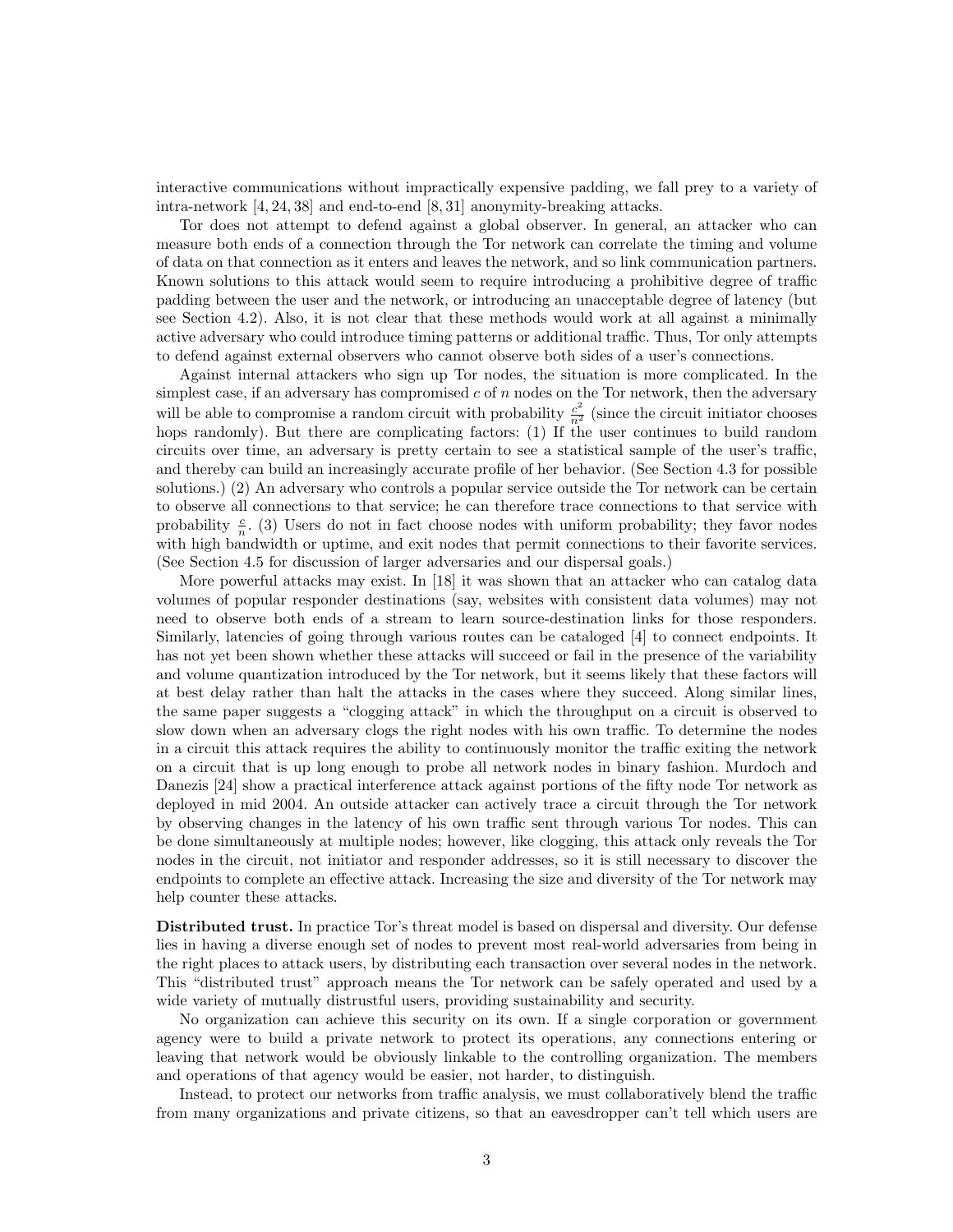which, and who is looking for what information. The Tor network has a broad range of users, including ordinary citizens concerned about their privacy, corporations who don't want to reveal information to their competitors, and law enforcement and government intelligence agencies who need to do operations on the Internet without being noticed. Naturally, organizations will not want to depend on others for their security. If most participating providers are reliable, Tor tolerates some hostile infiltration of the network. For maximum protection, the Tor design includes an enclave approach that lets data be encrypted (and authenticated) end-to-end, so high-sensitivity users can be sure it hasn't been read or modified. This even works for Internet services that don't have built-in encryption and authentication, such as unencrypted HTTP or chat, and it requires no modification of those services.

# 2.2 Related work

Tor differs from other deployed systems for traffic analysis resistance in its security and flexibility. Mix networks such as Mixmaster [23] or its successor Mixminion [9] gain the highest degrees of anonymity at the expense of introducing highly variable delays, making them unsuitable for applications such as web browsing. Commercial single-hop proxies [2] can provide good performance, but a single compromise can expose all users' traffic, and a single-point eavesdropper can perform traffic analysis on the entire network. The Java Anon Proxy [5] provides similar functionality to Tor but handles only web browsing rather than all TCP. The Freedom network from Zero-Knowledge Systems [3] was even more flexible than Tor in transporting arbitrary IP packets, and also supported pseudonymity in addition to anonymity; but it had a different approach to sustainability (collecting money from users and paying ISPs to run Tor nodes), and was eventually shut down due to financial load. Finally, peer-to-peer designs that are intended to be more scalable, for example Tarzan [16] and MorphMix [28], have been proposed in the literature but have not been fielded. These systems differ somewhat in threat model and presumably practical resistance to threats. Note that MorphMix differs from Tor only in node discovery and circuit setup; so Tor's architecture is flexible enough to contain a MorphMix experiment. We direct the interested reader to [13] for a more in-depth review of related work.

# 3 Social challenges

Many of the issues the Tor project needs to address extend beyond system design and technology development. In particular, the Tor project's *image* with respect to its users and the rest of the Internet impacts the security it can provide. With this image issue in mind, this section discusses the Tor user base and Tor's interaction with other services on the Internet.

### 3.1 Communicating security

Usability for anonymity systems contributes to their security, because usability affects the possible anonymity set [1, 4]. Conversely, an unusable system attracts few users and thus can't provide much anonymity.

This phenomenon has a second-order effect: knowing this, users should choose which anonymity system to use based in part on how usable and secure *others* will find it, in order to get the protection of a larger anonymity set. Thus we might supplement the adage "usability is a security parameter" [4] with a new one: "perceived usability is a security parameter." From here we can better understand the effects of publicity on security: the more convincing your advertising, the more likely people will believe you have users, and thus the more users you will attract. Perversely, over-hyped systems (if they are not too broken) may be a better choice than modestly promoted ones, if the hype attracts more users [12].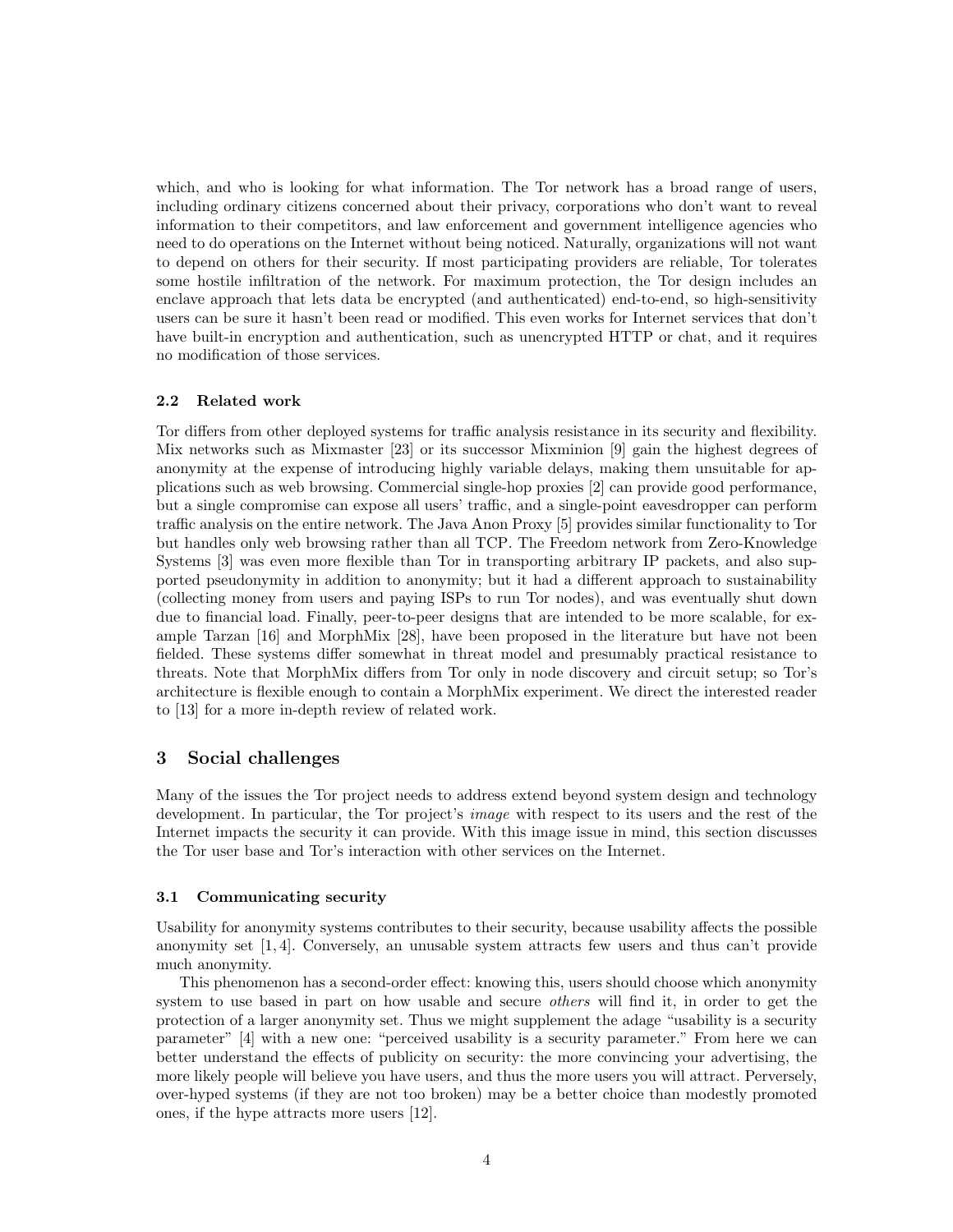So it follows that we should come up with ways to accurately communicate the available security levels to the user, so she can make informed decisions. JAP aims to do this by including a comforting 'anonymity meter' dial in the software's graphical interface, giving the user an impression of the level of protection for her current traffic.

However, there's a catch. For users to share the same anonymity set, they need to act like each other. An attacker who can distinguish a given user's traffic from the rest of the traffic will not be distracted by anonymity set size. For high-latency systems like Mixminion, where the threat model is based on mixing messages with each other, there's an arms race between end-to-end statistical attacks and counter-strategies [7, 9, 22, 30]. But for low-latency systems like Tor, end-to-end traffic correlation attacks [8, 21, 31] allow an attacker who can observe both ends of a communication to correlate packet timing and volume, quickly linking the initiator to her destination.

Like Tor, the current JAP implementation does not pad connections apart from using small fixed-size cells for transport. In fact, JAP's cascade-based network topology may be more vulnerable to these attacks, because its network has fewer edges. JAP was born out of the ISDN mix design [25], where padding made sense because every user had a fixed bandwidth allocation and altering the timing pattern of packets could be immediately detected. But in its current context as an Internet web anonymizer, adding sufficient padding to JAP would probably be prohibitively expensive and ineffective against a minimally active attacker.<sup>2</sup> Therefore, since under this threat model the number of concurrent users does not seem to have much impact on the anonymity provided, we suggest that JAP's anonymity meter is not accurately communicating security levels to its users.

On the other hand, while the number of active concurrent users may not matter as much as we'd like, it still helps to have some other users on the network. We investigate this issue next.

## 3.2 Reputability and perceived social value

Another factor impacting the network's security is its reputability: the perception of its social value based on its current user base. If Alice is the only user who has ever downloaded the software, it might be socially accepted, but she's not getting much anonymity. Add a thousand activists, and she's anonymous, but everyone thinks she's an activist too. Add a thousand diverse citizens (cancer survivors, privacy enthusiasts, and so on) and now she's harder to profile.

Furthermore, the network's reputability affects its operator base: more people are willing to run a service if they believe it will be used by human rights workers than if they believe it will be used exclusively for disreputable ends. This effect becomes stronger if node operators themselves think they will be associated with their users' disreputable ends.

So the more cancer survivors on Tor, the better for the human rights activists. The more malicious hackers, the worse for the normal users. Thus, reputability is an anonymity issue for two reasons. First, it impacts the sustainability of the network: a network that's always about to be shut down has difficulty attracting and keeping adequate nodes. Second, a disreputable network is more vulnerable to legal and political attacks, since it will attract fewer supporters.

While people therefore have an incentive for the network to be used for "more reputable" activities than their own, there are still trade-offs involved when it comes to anonymity. To follow the above example, a network used entirely by cancer survivors might welcome file sharers onto the network, though of course they'd prefer a wider variety of users.

Reputability becomes even more tricky in the case of privacy networks, since the good uses of the network (such as publishing by journalists in dangerous countries) are typically kept private, whereas network abuses or other problems tend to be more widely publicized.

<sup>&</sup>lt;sup>2</sup> Even if JAP could fund higher-capacity nodes indefinitely, our experience suggests that many users would not accept the increased per-user bandwidth requirements, leading to an overall much smaller user base. But see Section 4.2.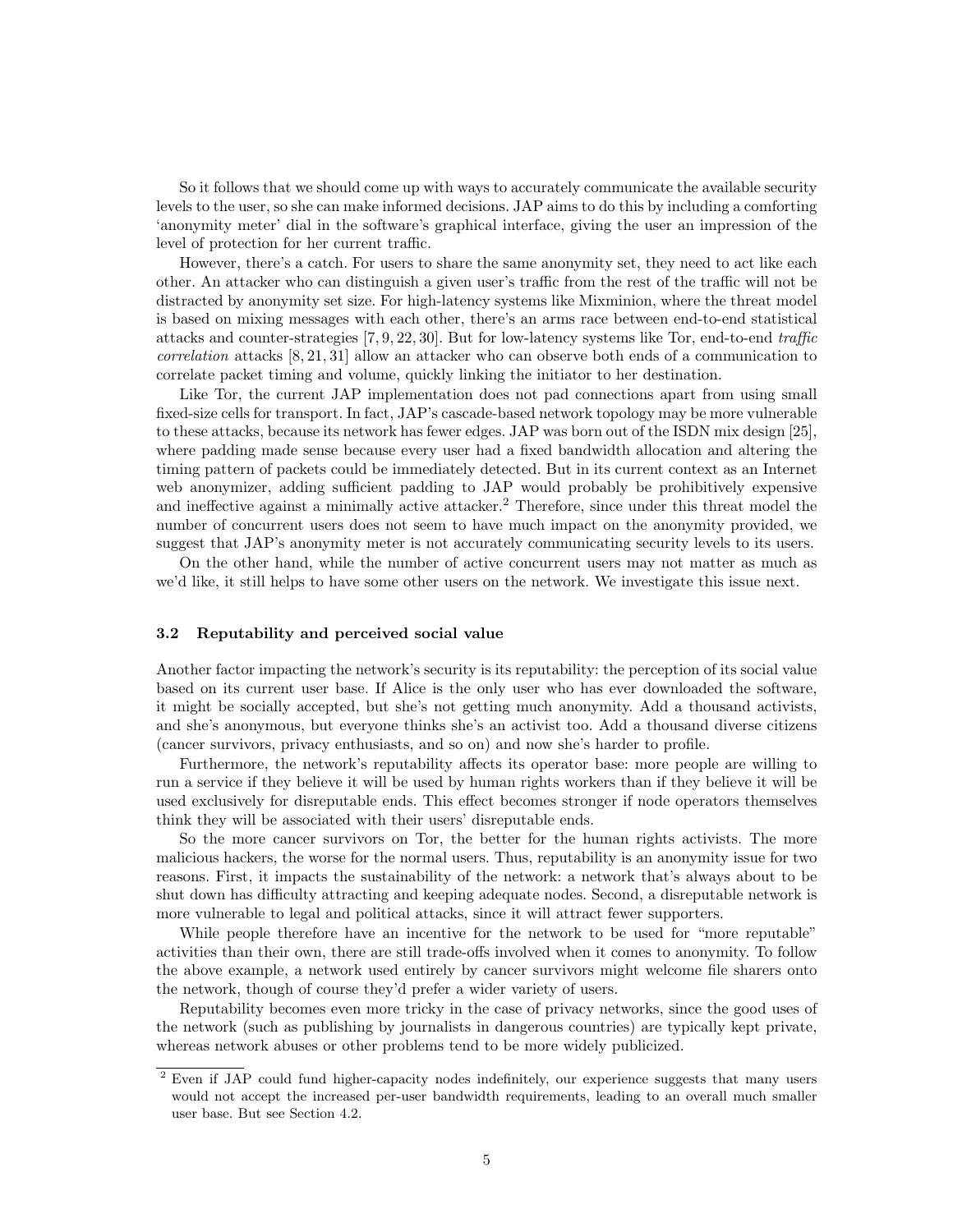The impact of public perception on security is especially important during the bootstrapping phase of the network, where the first few widely publicized uses of the network can dictate the types of users it attracts next. As an example, some U.S. Department of Energy penetration testing engineers are tasked with compromising DoE computers from the outside. They only have a limited number of ISPs from which to launch their attacks, and they found that the defenders were recognizing attacks because they came from the same IP space. These engineers wanted to use Tor to hide their tracks. First, from a technical standpoint, Tor does not support the variety of IP packets one would like to use in such attacks (see Section 4.1). But aside from this, we also decided that it would probably be poor precedent to encourage such use—even legal use that improves national security—and managed to dissuade them.

## 3.3 Sustainability and incentives

One of the unsolved problems in low-latency anonymity designs is how to keep the nodes running. ZKS's Freedom network depended on paying third parties to run its servers; the JAP project's bandwidth depends on grants to pay for its bandwidth and administrative expenses. In Tor, bandwidth and administrative costs are distributed across the volunteers who run Tor nodes, so we at least have reason to think that the Tor network could survive without continued research funding.<sup>3</sup> But why are these volunteers running nodes, and what can we do to encourage more volunteers to do so?

We have not formally surveyed Tor node operators to learn why they are running nodes, but from the information they have provided, it seems that many of them run Tor nodes for reasons of personal interest in privacy issues. It is possible that others are running Tor nodes to protect their own anonymity, but of course they are hardly likely to tell us specifics if they are. Tor exit node operators do attain a degree of "deniability" for traffic that originates at that exit node. For example, it is likely in practice that HTTP requests from a Tor node's IP will be assumed to be from the Tor network. More significantly, people and organizations who use Tor for anonymity depend on the continued existence of the Tor network to do so; running a node helps to keep the network operational.

Since Tor is run by volunteers, the most crucial software usability issue is usability by operators: when an operator leaves, the network becomes less usable by everybody. To keep operators pleased, we must try to keep Tor's resource and administrative demands as low as possible.

Because of ISP billing structures, many Tor operators have underused capacity that they are willing to donate to the network, at no additional monetary cost to them. Features to limit bandwidth have been essential to adoption. Also useful has been a "hibernation" feature that allows a Tor node that wants to provide high bandwidth, but no more than a certain amount in a giving billing cycle, to become dormant once its bandwidth is exhausted, and to reawaken at a random offset into the next billing cycle. This feature has interesting policy implications, however; see the next section below. Exit policies help to limit administrative costs by limiting the frequency of abuse complaints (see Section 3.5). We discuss technical incentive mechanisms in Section 5.1.

# 3.4 Bandwidth and file-sharing

Once users have configured their applications to work with Tor, the largest remaining usability issue is performance. Users begin to suffer when websites "feel slow." Clients currently try to build their connections through nodes that they guess will have enough bandwidth. But even if capacity is allocated optimally, it seems unlikely that the current network architecture will have enough

<sup>&</sup>lt;sup>3</sup> It also helps that Tor is implemented with free and open source software that can be maintained by anybody with the ability and inclination.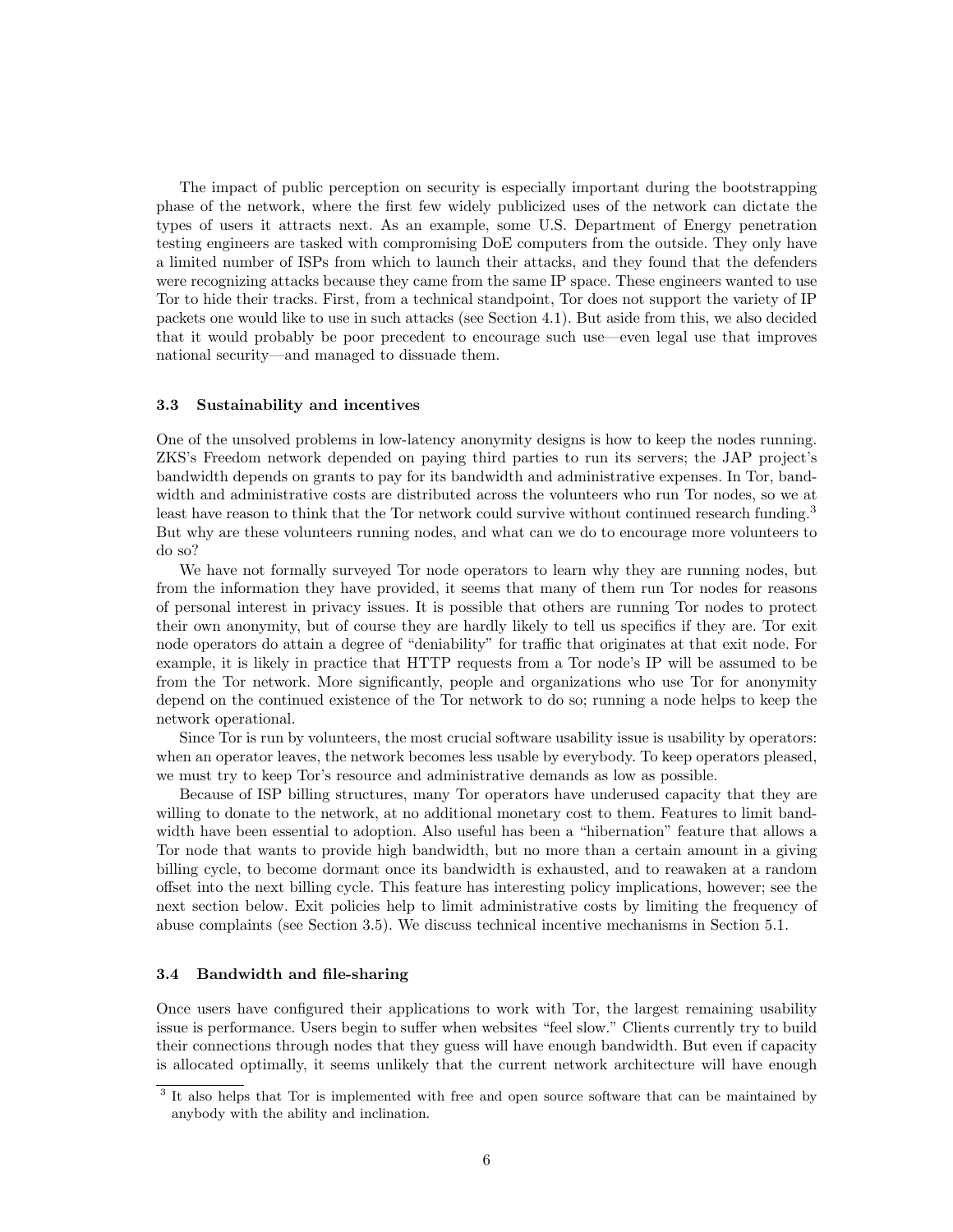capacity to provide every user with as much bandwidth as she would receive if she weren't using Tor, unless far more nodes join the network.

Much of Tor's recent bandwidth difficulties have come from file-sharing applications. These applications provide two challenges to any anonymizing network: their intensive bandwidth requirement, and the degree to which they are associated (correctly or not) with copyright infringement.

High-bandwidth protocols can make the network unresponsive, but tend to be somewhat selfcorrecting as lack of bandwidth drives away users who need it. Issues of copyright violation, however, are more interesting. Typical exit node operators want to help people achieve private and anonymous speech, not to help people (say) host Vin Diesel movies for download; and typical ISPs would rather not deal with customers who draw menacing letters from the MPAA. While it is quite likely that the operators are doing nothing illegal, many ISPs have policies of dropping users who get repeated legal threats regardless of the merits of those threats, and many operators would prefer to avoid receiving even meritless legal threats. So when letters arrive, operators are likely to face pressure to block file-sharing applications entirely, in order to avoid the hassle.

But blocking file-sharing is not easy: popular protocols have evolved to run on non-standard ports to get around other port-based bans. Thus, exit node operators who want to block file-sharing would have to find some way to integrate Tor with a protocol-aware exit filter. This could be a technically expensive undertaking, and one with poor prospects: it is unlikely that Tor exit nodes would succeed where so many institutional firewalls have failed. Another possibility for sensitive operators is to run a restrictive node that only permits exit connections to a restricted range of ports that are not frequently associated with file sharing. There are increasingly few such ports.

Other possible approaches might include rate-limiting connections, especially long-lived connections or connections to file-sharing ports, so that high-bandwidth connections do not flood the network. We might also want to give priority to cells on low-bandwidth connections to keep them interactive, but this could have negative anonymity implications.

For the moment, it seems that Tor's bandwidth issues have rendered it unattractive for bulk file-sharing traffic; this may continue to be so in the future. Nevertheless, Tor will likely remain attractive for limited use in file-sharing protocols that have separate control and data channels.

#### 3.5 Tor and blacklists

It was long expected that, alongside legitimate users, Tor would also attract troublemakers who exploit Tor to abuse services on the Internet with vandalism, rude mail, and so on. Our initial answer to this situation was to use "exit policies" to allow individual Tor nodes to block access to specific IP/port ranges. This approach aims to make operators more willing to run Tor by allowing them to prevent their nodes from being used for abusing particular services. For example, all Tor nodes currently block SMTP (port 25), to avoid being used for spam.

Exit policies are useful, but they are insufficient: if not all nodes block a given service, that service may try to block Tor instead. While being blockable is important to being good netizens, we would like to encourage services to allow anonymous access. Services should not need to decide between blocking legitimate anonymous use and allowing unlimited abuse.

This is potentially a bigger problem than it may appear. On the one hand, services should be allowed to refuse connections from sources of possible abuse. But when a Tor node administrator decides whether he prefers to be able to post to Wikipedia from his IP address, or to allow people to read Wikipedia anonymously through his Tor node, he is making the decision for others as well. (For a while, Wikipedia blocked all posting from all Tor nodes based on IP addresses.) If the Tor node shares an address with a campus or corporate NAT, then the decision can prevent the entire population from posting. This is a loss for both Tor and Wikipedia: we don't want to compete for (or divvy up) the NAT-protected entities of the world.

Worse, many IP blacklists are coarse-grained: they ignore Tor's exit policies, partly because it's easier to implement and partly so they can punish all Tor nodes. One IP blacklist even bans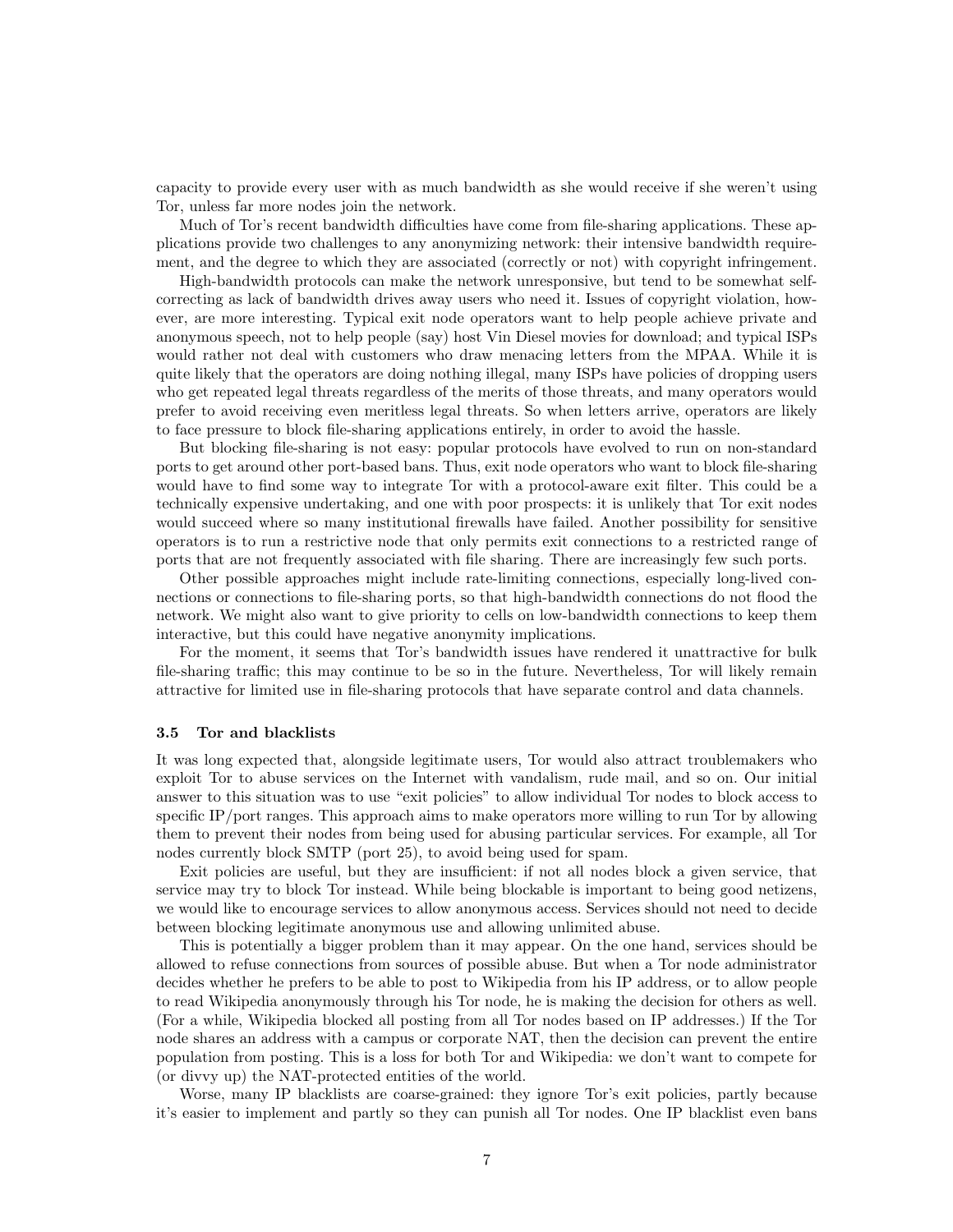every class C network that contains a Tor node, and recommends banning SMTP from these networks even though Tor does not allow SMTP at all. This strategic decision aims to discourage the operation of anything resembling an open proxy by encouraging its neighbors to shut it down to get unblocked themselves. This pressure even affects Tor nodes running in middleman mode (disallowing all exits) when those nodes are blacklisted too.

Problems of abuse occur mainly with services such as IRC networks and Wikipedia, which rely on IP blocking to ban abusive users. While at first blush this practice might seem to depend on the anachronistic assumption that each IP is an identifier for a single user, it is actually more reasonable in practice: it assumes that non-proxy IPs are a costly resource, and that an abuser can not change IPs at will. By blocking IPs which are used by Tor nodes, open proxies, and service abusers, these systems hope to make ongoing abuse difficult. Although the system is imperfect, it works tolerably well for them in practice.

Of course, we would prefer that legitimate anonymous users be able to access abuse-prone services. One conceivable approach would require would-be IRC users, for instance, to register accounts if they want to access the IRC network from Tor. In practice this would not significantly impede abuse if creating new accounts were easily automatable; this is why services use IP blocking. To deter abuse, pseudonymous identities need to require a significant switching cost in resources or human time. Some popular webmail applications impose cost with Reverse Turing Tests, but this step may not deter all abusers. Freedom used blind signatures to limit the number of pseudonyms for each paying account, but Tor has neither the ability nor the desire to collect payment.

We stress that as far as we can tell, most Tor uses are not abusive. Most services have not complained, and others are actively working to find ways besides banning to cope with the abuse. For example, the Freenode IRC network had a problem with a coordinated group of abusers joining channels and subtly taking over the conversation; but when they labelled all users coming from Tor IPs as "anonymous users," removing the ability of the abusers to blend in, the abuse stopped.

# 4 Design choices

In addition to social issues, Tor also faces some design trade-offs that must be investigated as the network develops.

#### 4.1 Transporting the stream vs transporting the packets

Tor transports streams; it does not tunnel packets. It has often been suggested that like the old Freedom network [3], Tor should "obviously" anonymize IP traffic at the IP layer. Before this could be done, many issues need to be resolved:

- 1. IP packets reveal OS characteristics. We would still need to do IP-level packet normalization, to stop things like TCP fingerprinting attacks. This is unlikely to be a trivial task, given the diversity and complexity of TCP stacks.
- 2. Application-level streams still need scrubbing. We still need Tor to be easy to integrate with user-level application-specific proxies such as Privoxy. So it's not just a matter of capturing packets and anonymizing them at the IP layer.
- 3. Certain protocols will still leak information. For example, we must rewrite DNS requests so they are delivered to an unlinkable DNS server rather than the DNS server at a user's ISP; thus, we must understand the protocols we are transporting.
- 4. The crypto is unspecified. First we need a block-level encryption approach that can provide security despite packet loss and out-of-order delivery. Freedom allegedly had one, but it was never publicly specified. Also, TLS over UDP is not yet implemented or specified, though some early work has begun [29].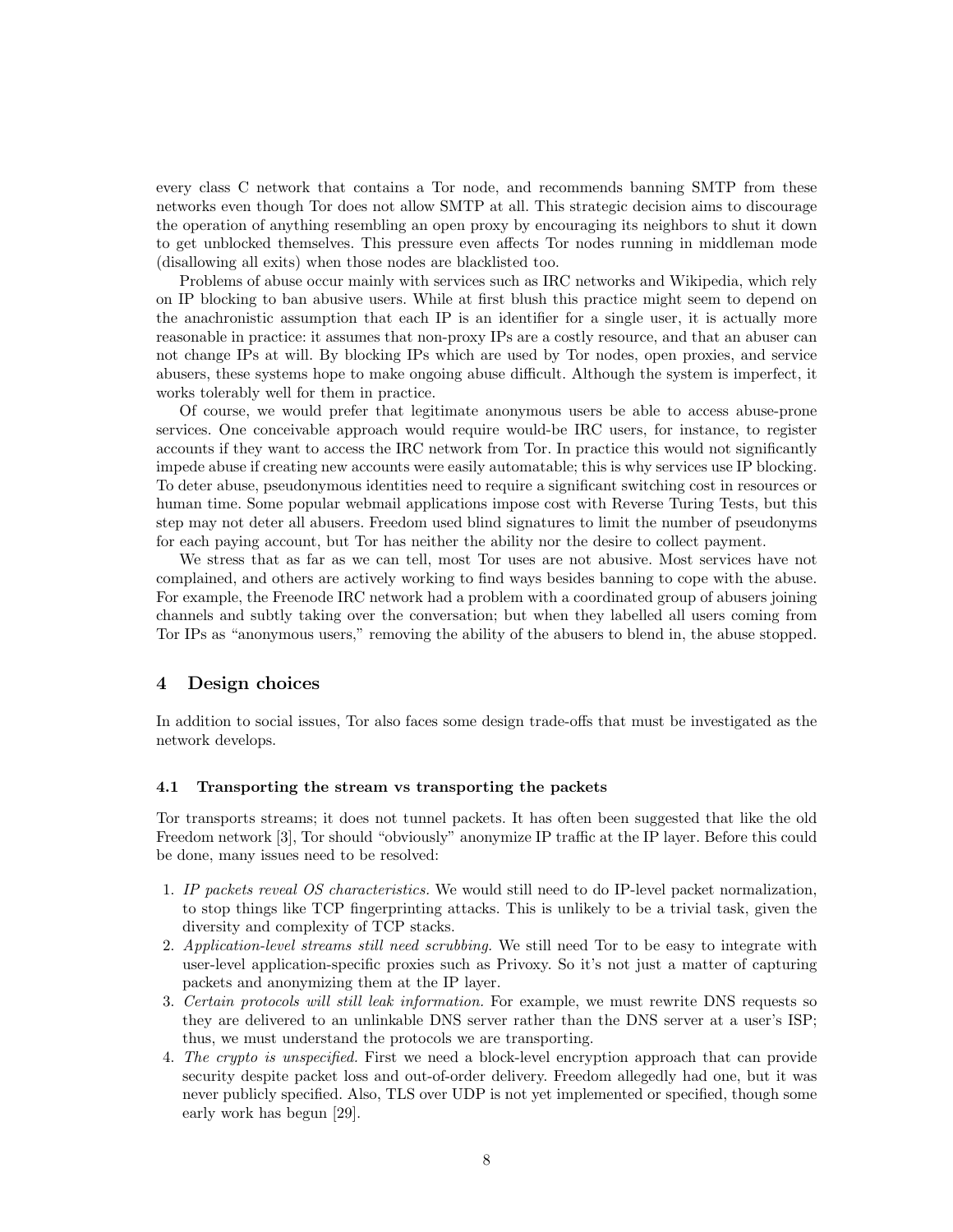- 5. We'll still need to tune network parameters. Since the above encryption system will likely need sequence numbers (and maybe more) to do replay detection, handle duplicate frames, and so on, we will be reimplementing a subset of TCP anyway—a notoriously tricky path.
- 6. Exit policies for arbitrary IP packets mean building a secure IDS. Our node operators tell us that exit policies are one of the main reasons they're willing to run Tor. Adding an Intrusion Detection System to handle exit policies would increase the security complexity of Tor, and would likely not work anyway, as evidenced by the entire field of IDS and counter-IDS papers. Many potential abuse issues are resolved by the fact that Tor only transports valid TCP streams (as opposed to arbitrary IP including malformed packets and IP floods), so exit policies become even more important as we become able to transport IP packets. We also need to compactly describe exit policies so clients can predict which nodes will allow which packets to exit.
- 7. The Tor-internal name spaces would need to be redesigned. We support hidden service .onion addresses (and other special addresses, like .exit which lets the user request a particular exit node), by intercepting the addresses when they are passed to the Tor client. Doing so at the IP level would require a more complex interface between Tor and the local DNS resolver.

This list is discouragingly long, but being able to transport more protocols obviously has some advantages. It would be good to learn which items are actual roadblocks and which are easier to resolve than we think.

To be fair, Tor's stream-based approach has run into stumbling blocks as well. While Tor supports the SOCKS protocol, which provides a standardized interface for generic TCP proxies, many applications do not support SOCKS. For them we already need to replace the networking system calls with SOCKS-aware versions, or run a SOCKS tunnel locally, neither of which is easy for the average user. Even when applications can use SOCKS, they often make DNS requests themselves before handing an IP address to Tor, which advertises where the user is about to connect. We are still working on more usable solutions.

## 4.2 Mid-latency

Some users need to resist traffic correlation attacks. Higher-latency mix-networks introduce variability into message arrival times: as timing variance increases, timing correlation attacks require increasingly more data [22]. Can we improve Tor's resistance without losing too much usability?

We need to learn whether we can trade a small increase in latency for a large anonymity increase, or if we'd end up trading a lot of latency for only a minimal security gain. A trade-off might be worthwhile even if we could only protect certain use cases, such as infrequent shortduration transactions. We might adapt the techniques of [22] to a lower-latency mix network, where the messages are batches of cells in temporally clustered connections. These large fixed-size batches can also help resist volume signature attacks [18]. We could also experiment with traffic shaping to get a good balance of throughput and security.

We must keep usability in mind too. How much can latency increase before we drive users away? We've already been forced to increase latency slightly, as our growing network incorporates more DSL and cable-modem nodes and more nodes in distant continents. Perhaps we can harness this increased latency to improve anonymity rather than just reduce usability. Further, if we let clients label certain circuits as mid-latency as they are constructed, we could handle both types of traffic on the same network, giving users a choice between speed and security—and giving researchers a chance to experiment with parameters to improve the quality of those choices.

# 4.3 Enclaves and helper nodes

It has long been thought that users can improve their anonymity by running their own node [13, 17, 36], and using it in an enclave configuration, where all their circuits begin at the node under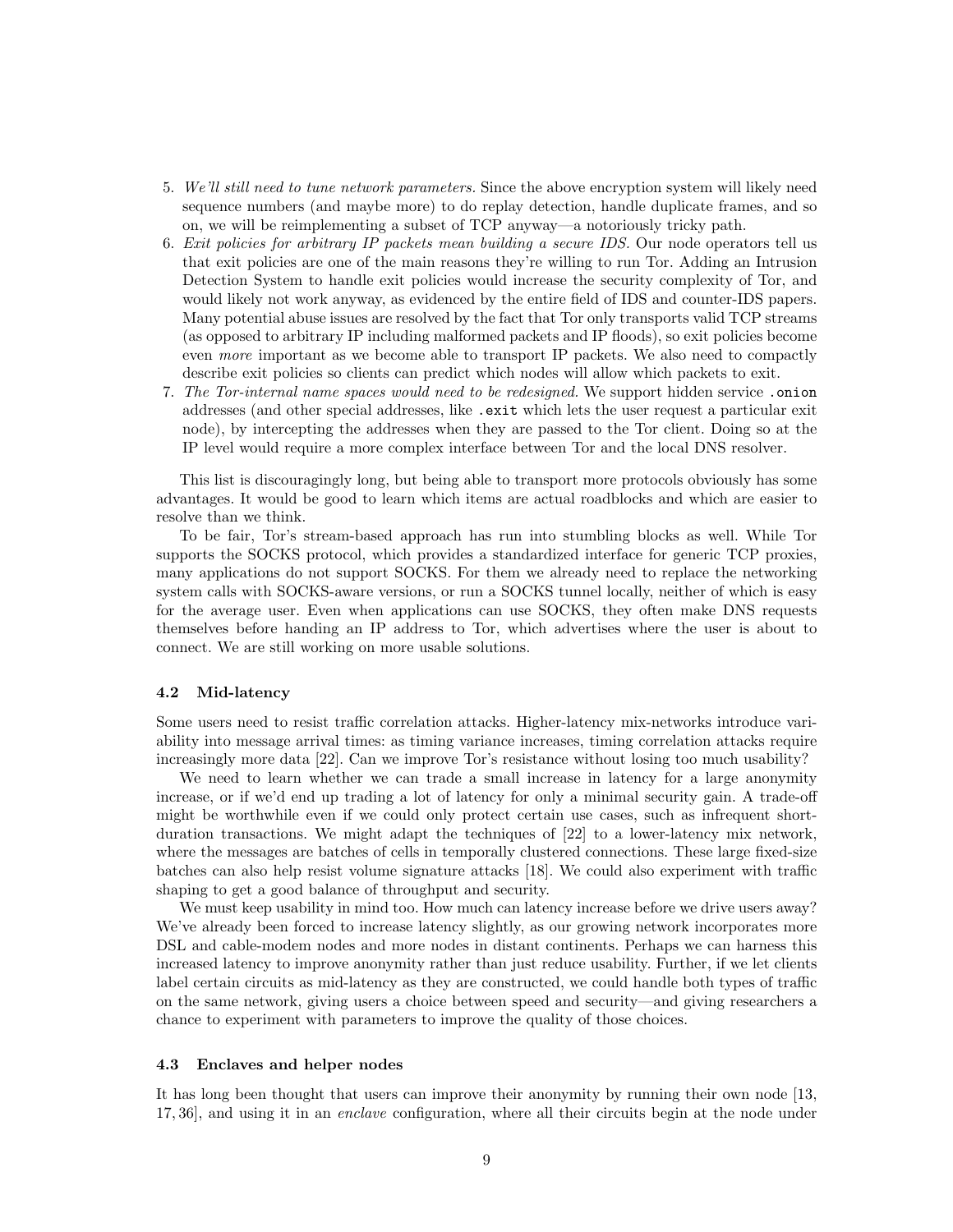their control. Running Tor clients or servers at the enclave perimeter is useful when policy or other requirements prevent individual machines within the enclave from running Tor clients [27, 35].

Of course, Tor's default path length of three is insufficient for these enclaves, since the entry and/or exit themselves are sensitive. Tor thus increments path length by one for each sensitive endpoint in the circuit. Enclaves also help to protect against end-to-end attacks, since it's possible that traffic coming from the node has simply been relayed from elsewhere. However, if the node has recognizable behavior patterns, an attacker who runs nodes in the network can triangulate over time to gain confidence that it is in fact originating the traffic. Wright et al. [37] introduce the notion of a *helper node*—a single fixed entry node for each user—to combat this *predecessor* attack.

However, the attack in [24] shows that simply adding to the path length, or using a helper node, may not protect an enclave node. A hostile web server can send constant interference traffic to all nodes in the network, and learn which nodes are involved in the circuit (though at least in the current attack, he can't learn their order). Using randomized path lengths may help some, since the attacker will never be certain he has identified all nodes in the path unless he probes the entire network, but as long as the network remains small this attack will still be feasible.

Helper nodes also aim to help Tor clients, because choosing entry and exit points randomly and changing them frequently allows an attacker who controls even a few nodes to eventually link some of their destinations. The goal is to take the risk once and for all about choosing a bad entry node, rather than taking a new risk for each new circuit. (Choosing fixed exit nodes is less useful, since even an honest exit node still doesn't protect against a hostile website.) But obstacles remain before we can implement helper nodes. For one, the literature does not describe how to choose helpers from a list of nodes that changes over time. If Alice is forced to choose a new entry helper every d days and c of the n nodes are bad, she can expect to choose a compromised node around every  $dc/n$  days. Statistically over time this approach only helps if she is better at choosing honest helper nodes than at choosing honest nodes. Worse, an attacker with the ability to DoS nodes could force users to switch helper nodes more frequently, or remove other candidate helpers.

### 4.4 Location-hidden services

Tor's rendezvous points let users provide TCP services to other Tor users without revealing the service's location. Since this feature is relatively recent, we describe here a couple of our early observations from its deployment.

First, our implementation of hidden services seems less hidden than we'd like, since they build a different rendezvous circuit for each user, and an external adversary can induce them to produce traffic. This insecurity means that they may not be suitable as a building block for Free Haven [11] or other anonymous publishing systems that aim to provide long-term security, though helper nodes, as discussed above, would seem to help.

Hot-swap hidden services, where more than one location can provide the service and loss of any one location does not imply a change in service, would help foil intersection and observation attacks where an adversary monitors availability of a hidden service and also monitors whether certain users or servers are online. The design challenges in providing such services without otherwise compromising the hidden service's anonymity remain an open problem; however, see [34].

In practice, hidden services are used for more than just providing private access to a web server or IRC server. People are using hidden services as a poor man's VPN and firewall-buster. Many people want to be able to connect to the computers in their private network via secure shell, and rather than playing with dyndns and trying to pierce holes in their firewall, they run a hidden service on the inside and then rendezvous with that hidden service externally.

News sites like Bloggers Without Borders (www.b19s.org) are advertising a hidden-service address on their front page. Doing this can provide increased robustness if they use the dual-IP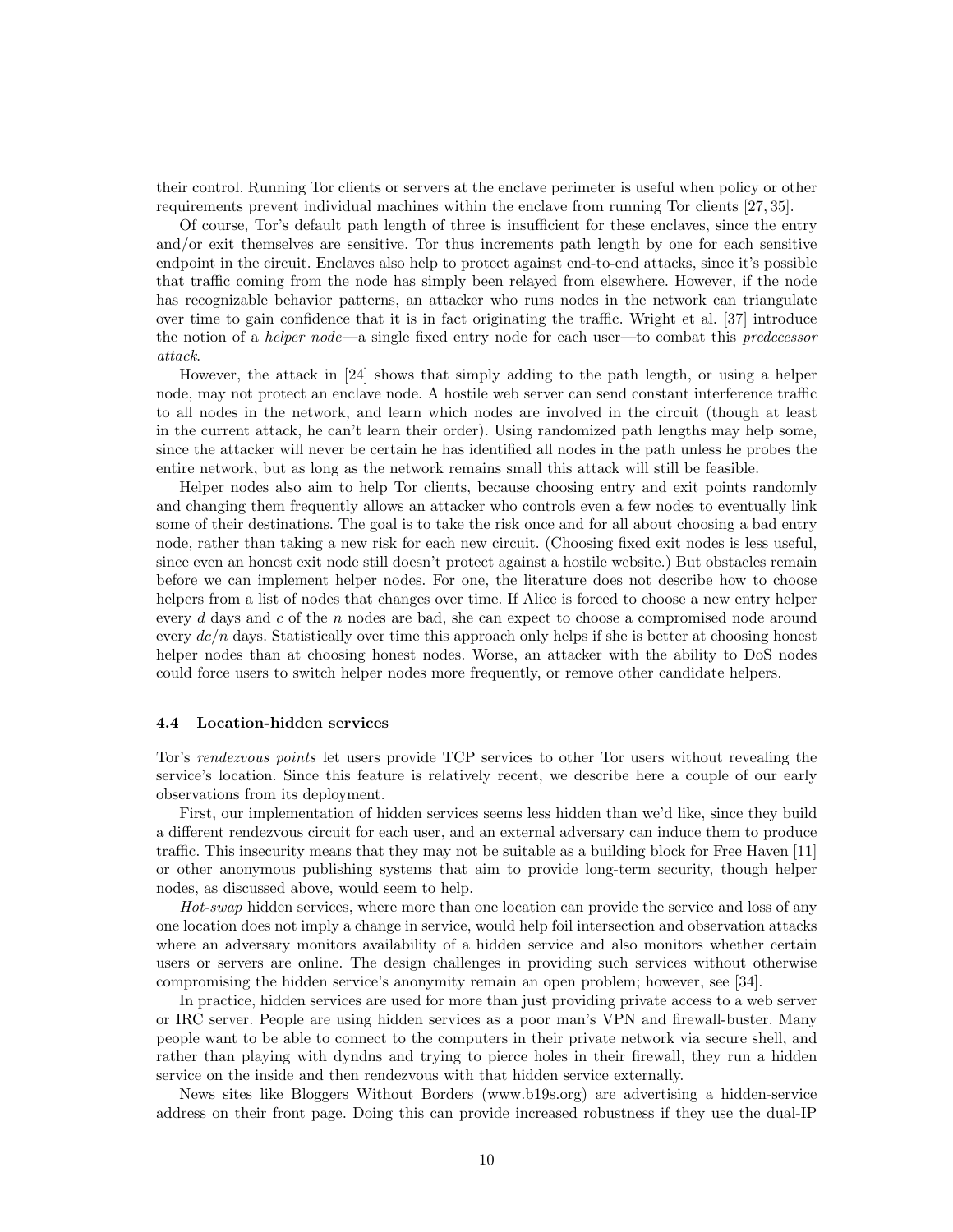approach we describe in [13], but in practice they do it to increase visibility of the Tor project and their support for privacy, and to offer a way for their users, using unmodified software, to get end-to-end encryption and authentication to their website.

## 4.5 Location diversity and ISP-class adversaries

Anonymity networks have long relied on diversity of node location for protection against attacks typically an adversary who can observe a larger fraction of the network can launch a more effective attack. One way to achieve dispersal involves growing the network so a given adversary sees less. Alternately, we can arrange the topology so traffic can enter or exit at many places (for example, by using a free-route network like Tor rather than a cascade network like JAP). Lastly, we can use distributed trust to spread each transaction over multiple jurisdictions. But how do we decide whether two nodes are in related locations?

Feamster and Dingledine defined a location diversity metric in [15], and began investigating a variant of location diversity based on the fact that the Internet is divided into thousands of independently operated networks called *autonomous systems* (ASes). The key insight from their paper is that while we typically think of a connection as going directly from the Tor client to the first Tor node, actually it traverses many different ASes on each hop. An adversary at any of these ASes can monitor or influence traffic. Specifically, given plausible initiators and recipients, and given random path selection, some ASes in the simulation were able to observe 10% to 30% of the transactions (that is, learn both the origin and the destination) on the deployed Tor network (33 nodes as of June 2004).

The paper concludes that for best protection against the AS-level adversary, nodes should be in ASes that have the most links to other ASes: Tier-1 ISPs such as AT&T and Abovenet. Further, a given transaction is safest when it starts or ends in a Tier-1 ISP. Therefore, assuming initiator and responder are both in the U.S., it actually *hurts* our location diversity to use far-flung nodes in continents like Asia or South America.

Many open questions remain. First, it will be an immense engineering challenge to get an entire BGP routing table to each Tor client, or to summarize it sufficiently. Without a local copy, clients won't be able to safely predict what ASes will be traversed on the various paths through the Tor network to the final destination. Tarzan [16] and MorphMix [28] suggest that we compare IP prefixes to determine location diversity; but the above paper showed that in practice many of the Mixmaster nodes that share a single AS have entirely different IP prefixes. When the network has scaled to thousands of nodes, does IP prefix comparison become a more useful approximation? Second, we can take advantage of caching certain content at the exit nodes, to limit the number of requests that need to leave the network at all. What about taking advantage of caches like Akamai or Google [32]? (Note that they're also well-positioned as global adversaries.) Third, if we follow the recommendations in [15] and tailor path selection to avoid choosing endpoints in similar locations, how much are we hurting anonymity against larger real-world adversaries who can take advantage of knowing our algorithm? Fourth, can we use this knowledge to figure out which gaps in our network most affect our robustness to this class of attack, and go recruit new nodes with those ASes in mind?

## 4.6 The Anti-censorship problem

Citizens in a variety of countries, such as most recently China and Iran, are blocked from accessing various sites outside their country. These users try to find any tools available to allow them to getaround these firewalls. Some anonymity networks, such as Six-Four [33], are designed specifically with this goal in mind; others like the Anonymizer [2] are paid by sponsors such as Voice of America to encourage Internet freedom. Even though Tor wasn't designed with ubiquitous access to the network in mind, thousands of users across the world are now using it for exactly this purpose.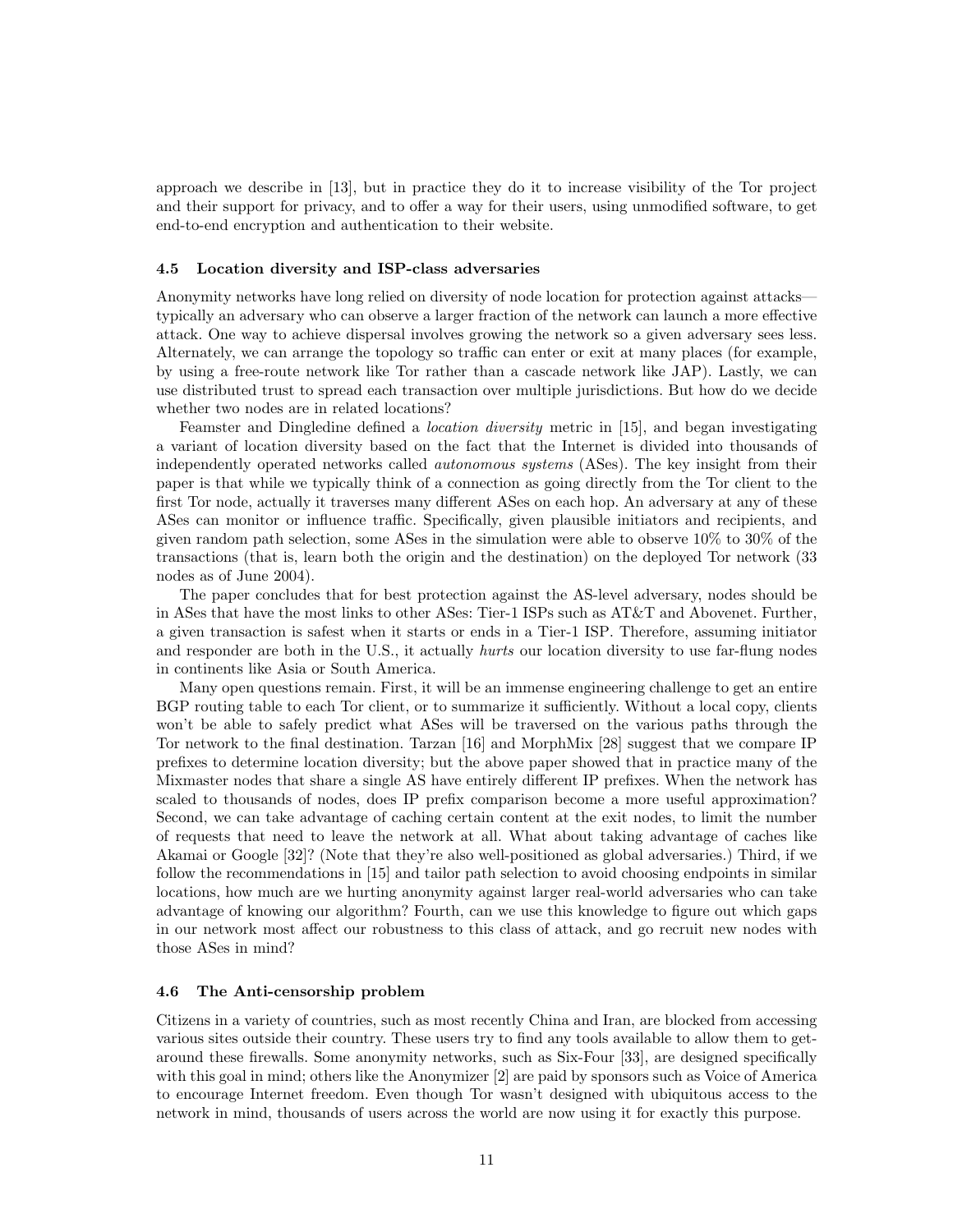Anti-censorship networks hoping to bridge country-level blocks face a variety of challenges. One of these is that they need to find enough exit nodes—servers on the 'free' side that are willing to relay traffic from users to their final destinations. Anonymizing networks like Tor are well-suited to this task since we have already gathered a set of exit nodes that are willing to tolerate some political heat.

The other main challenge is to distribute a list of reachable relays to the users inside the country, and give them software to use those relays, without letting the censors also enumerate this list and block each relay. Anonymizer solves this by buying lots of seemingly-unrelated IP addresses (or having them donated), abandoning old addresses as they are 'used up,' and telling a few users about the new ones. Distributed anonymizing networks again have an advantage here, in that we already have tens of thousands of separate IP addresses whose users might volunteer to provide this service since they've already installed and use the software for their own privacy [19]. Because the Tor protocol separates routing from network discovery [13], volunteers could configure their Tor clients to generate node descriptors and send them to a special directory server that gives them out to dissidents who need to get around blocks.

Of course, this still doesn't prevent the adversary from enumerating and preemptively blocking the volunteer relays. Perhaps a tiered-trust system could be built where a few individuals are given relays' locations. They could then recommend other individuals by telling them those addresses, thus providing a built-in incentive to avoid letting the adversary intercept them. Max-flow trust algorithms [20] might help to bound the number of IP addresses leaked to the adversary. Groups like the W3C are looking into using Tor as a component in an overall system to help address censorship; we wish them success.

# 5 Scaling

Tor is running today with hundreds of nodes and tens of thousands of users, but it will certainly not scale to millions. Scaling Tor involves four main challenges. First, to get a large set of nodes, we must address incentives for users to carry traffic for others. Next is safe node discovery, both while bootstrapping (Tor clients must robustly find an initial node list) and later (Tor clients must learn about a fair sample of honest nodes and not let the adversary control circuits). We must also detect and handle node speed and reliability as the network becomes increasingly heterogeneous: since the speed and reliability of a circuit is limited by its worst link, we must learn to track and predict performance. Finally, we must stop assuming that all points on the network can connect to all other points.

## 5.1 Incentives by Design

There are three behaviors we need to encourage for each Tor node: relaying traffic; providing good throughput and reliability while doing it; and allowing traffic to exit the network from that node.

We encourage these behaviors through *indirect* incentives: that is, by designing the system and educating users in such a way that users with certain goals will choose to relay traffic. One main incentive for running a Tor node is social: volunteers altruistically donate their bandwidth and time. We encourage this with public rankings of the throughput and reliability of nodes, much like seti@home. We further explain to users that they can get deniability for any traffic emerging from the same address as a Tor exit node, and they can use their own Tor node as an entry or exit point with confidence that it's not run by an adversary. Further, users may run a node simply because they need such a network to be persistently available and usable, and the value of supporting this exceeds any countervening costs. Finally, we can encourage operators by improving the usability and feature set of the software: rate limiting support and easy packaging decrease the hassle of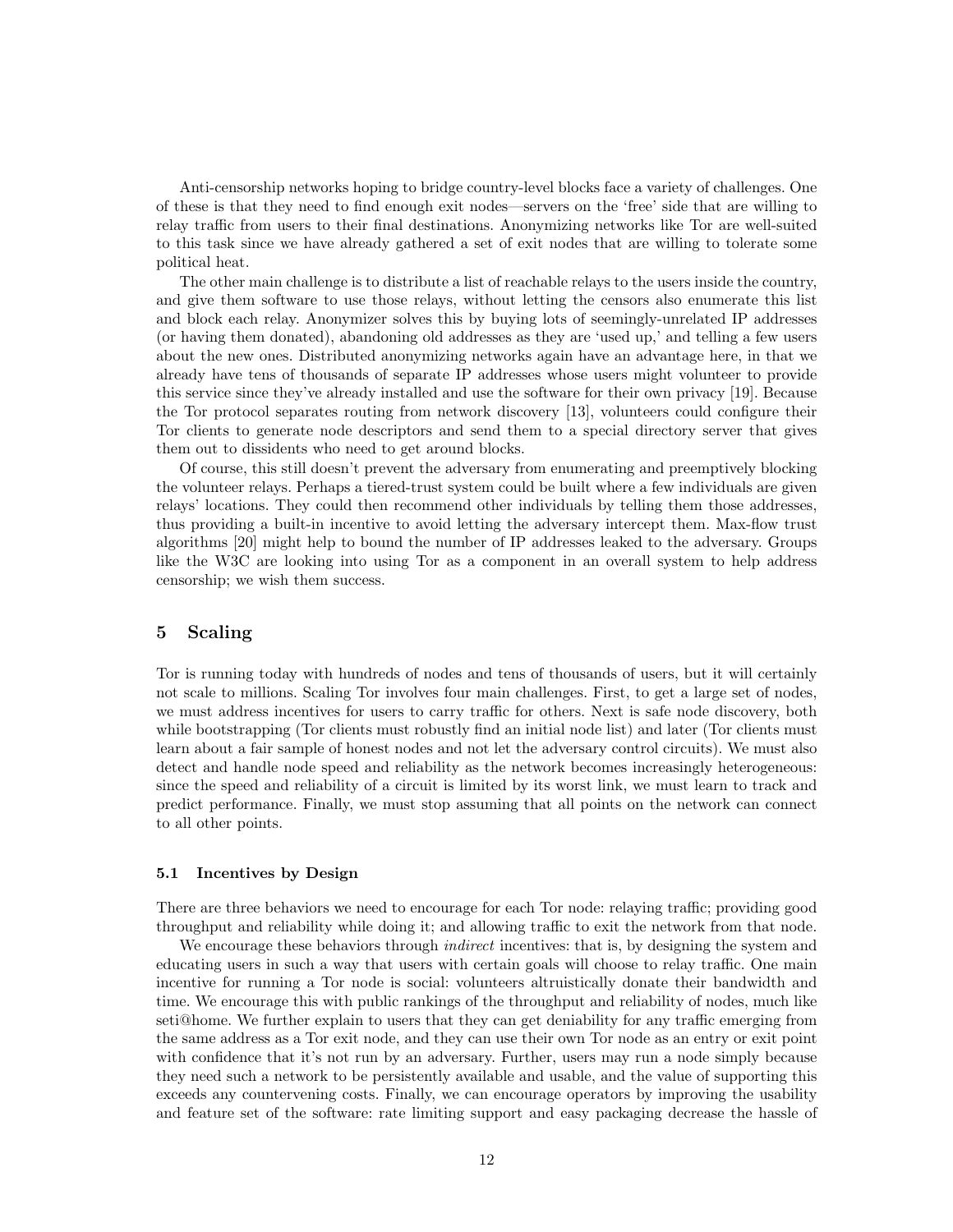maintaining a node, and our configurable exit policies allow each operator to advertise a policy describing the hosts and ports to which he feels comfortable connecting.

To date these incentives appear to have been adequate. As the system scales or as new issues emerge, however, we may also need to provide *direct* incentives: providing payment or other resources in return for high-quality service. Paying actual money is problematic: decentralized e-cash systems are not yet practical, and a centralized collection system not only reduces robustness, but also has failed in the past (the history of commercial anonymizing networks is littered with failed attempts). A more promising option is to use a tit-for-tat incentive scheme, where nodes provide better service to nodes that have provided good service for them.

Unfortunately, such an approach introduces new anonymity problems. There are many surprising ways for nodes to game the incentive and reputation system to undermine anonymity—such systems are typically designed to encourage fairness in storage or bandwidth usage, not fairness of provided anonymity. An adversary can attract more traffic by performing well or can target individual users by selectively performing, to undermine their anonymity. Typically a user who chooses evenly from all nodes is most resistant to an adversary targeting him, but that approach hampers the efficient use of heterogeneous nodes.

A possible solution is a simplified approach to the tit-for-tat incentive scheme based on two rules: (1) each node should measure the service it receives from adjacent nodes, and provide service relative to the received service, but (2) when a node is making decisions that affect its own security (such as building a circuit for its own application connections), it should choose evenly from a sufficiently large set of nodes that meet some minimum service threshold [14]. This approach allows us to discourage bad service without opening Alice up as much to attacks. All of this requires further study.

#### 5.2 Trust and discovery

The published Tor design is deliberately simplistic in how new nodes are authorized and how clients are informed about Tor nodes and their status. All nodes periodically upload a signed description of their locations, keys, and capabilities to each of several well-known directory servers. These directory servers construct a signed summary of all known Tor nodes (a "directory"), and a signed statement of which nodes they believe to be operational then (a "network status"). Clients periodically download a directory to learn the latest nodes and keys, and more frequently download a network status to learn which nodes are likely to be running. Tor nodes also operate as directory caches, to lighten the bandwidth on the directory servers.

To prevent Sybil attacks (wherein an adversary signs up many purportedly independent nodes to increase her network view), this design requires the directory server operators to manually approve new nodes. Unapproved nodes are included in the directory, but clients do not use them at the start or end of their circuits. In practice, directory administrators perform little actual verification, and tend to approve any Tor node whose operator can compose a coherent email. This procedure may prevent trivial automated Sybil attacks, but will do little against a clever and determined attacker.

There are a number of flaws in this system that need to be addressed as we move forward. First, each directory server represents an independent point of failure: any compromised directory server could start recommending only compromised nodes. Second, as more nodes join the network, directories become infeasibly large, and downloading the list of nodes becomes burdensome. Third, the validation scheme may do as much harm as it does good. It does not prevent clever attackers from mounting Sybil attacks, and it may deter node operators from joining the network—if they expect the validation process to be difficult, or they do not share any languages in common with the directory server operators.

We could try to move the system in several directions, depending on our choice of threat model and requirements. If we did not need to increase network capacity to support more users, we could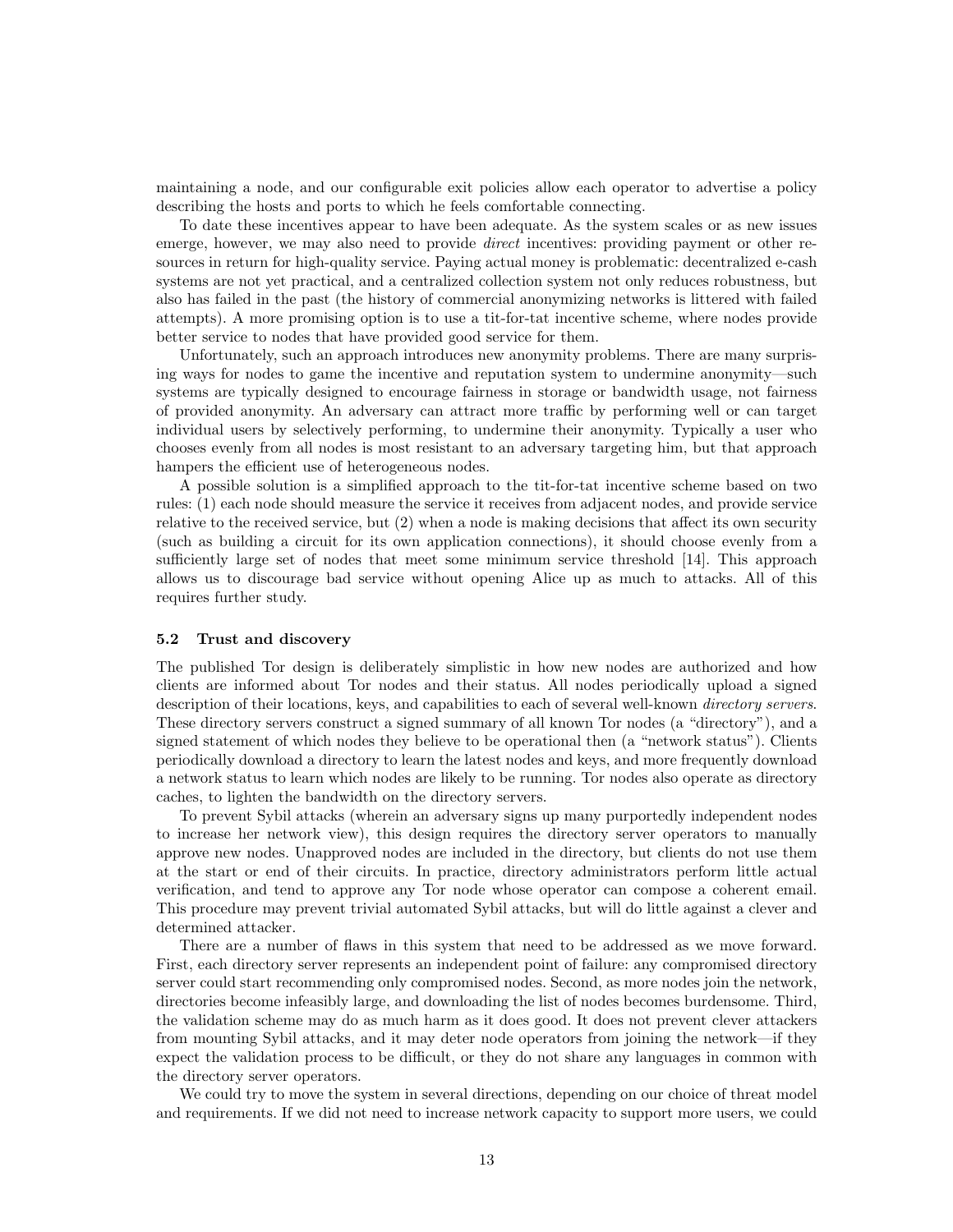simply adopt even stricter validation requirements, and reduce the number of nodes in the network to a trusted minimum. But, we can only do that if can simultaneously make node capacity scale much more than we anticipate to be feasible soon, and if we can find entities willing to run such nodes, an equally daunting prospect.

In order to address the first two issues, it seems wise to move to a system including a number of semi-trusted directory servers, no one of which can compromise a user on its own. Ultimately, of course, we cannot escape the problem of a first introducer: since most users will run Tor in whatever configuration the software ships with, the Tor distribution itself will remain a single point of failure so long as it includes the seed keys for directory servers, a list of directory servers, or any other means to learn which nodes are on the network. But omitting this information from the Tor distribution would only delegate the trust problem to each individual user. A well publicized, widely available, authoritatively and independently endorsed and signed list of initial directory servers and their keys is a possible solution. But, setting that up properly is itself a large bootstrapping task.

## 5.3 Measuring performance and capacity

One of the paradoxes with engineering an anonymity network is that we'd like to learn as much as we can about how traffic flows so we can improve the network, but we want to prevent others from learning how traffic flows in order to trace users' connections through the network. Furthermore, many mechanisms that help Tor run efficiently require measurements about the network.

Currently, nodes try to deduce their own available bandwidth (based on how much traffic they have been able to transfer recently) and include this information in the descriptors they upload to the directory. Clients choose servers weighted by their bandwidth, neglecting really slow servers and capping the influence of really fast ones. This is, of course, eminently cheatable. A malicious node can get a disproportionate amount of traffic simply by claiming to have more bandwidth than it does. But better mechanisms have their problems. If bandwidth data is to be measured rather than self-reported, it is usually possible for nodes to selectively provide better service for the measuring party, or sabotage the measured value of other nodes. Complex solutions for mix networks have been proposed, but do not address the issues completely [10, 14].

Even with no cheating, network measurement is complex. It is common for views of a node's latency and/or bandwidth to vary wildly between observers. Further, it is unclear whether total bandwidth is really the right measure; perhaps clients should instead be considering nodes based on unused bandwidth or observed throughput. And even if we can collect and use this network information effectively, we must ensure that it is not more useful to attackers than to us. While it seems plausible that bandwidth data alone is not enough to reveal sender-recipient connections under most circumstances, it could certainly reveal the path taken by large traffic flows under low-usage circumstances.

### 5.4 Non-clique topologies

Tor's comparatively weak threat model may allow easier scaling than other designs. High-latency mix networks need to avoid partitioning attacks, where network splits let an attacker distinguish users in different partitions. Since Tor assumes the adversary cannot cheaply observe nodes at will, a network split may not decrease protection much. Thus, one option when the scale of a Tor network exceeds some size is simply to split it. Nodes could be allocated into partitions while hampering collaborating hostile nodes from taking over a single partition [14]. Clients could switch between networks, even on a per-circuit basis.

More conservatively, we can try to scale a single Tor network. Likely problems with adding more servers to a single Tor network include an explosion in the number of sockets needed on each server as more servers join, and increased coordination overhead to keep each users' view of the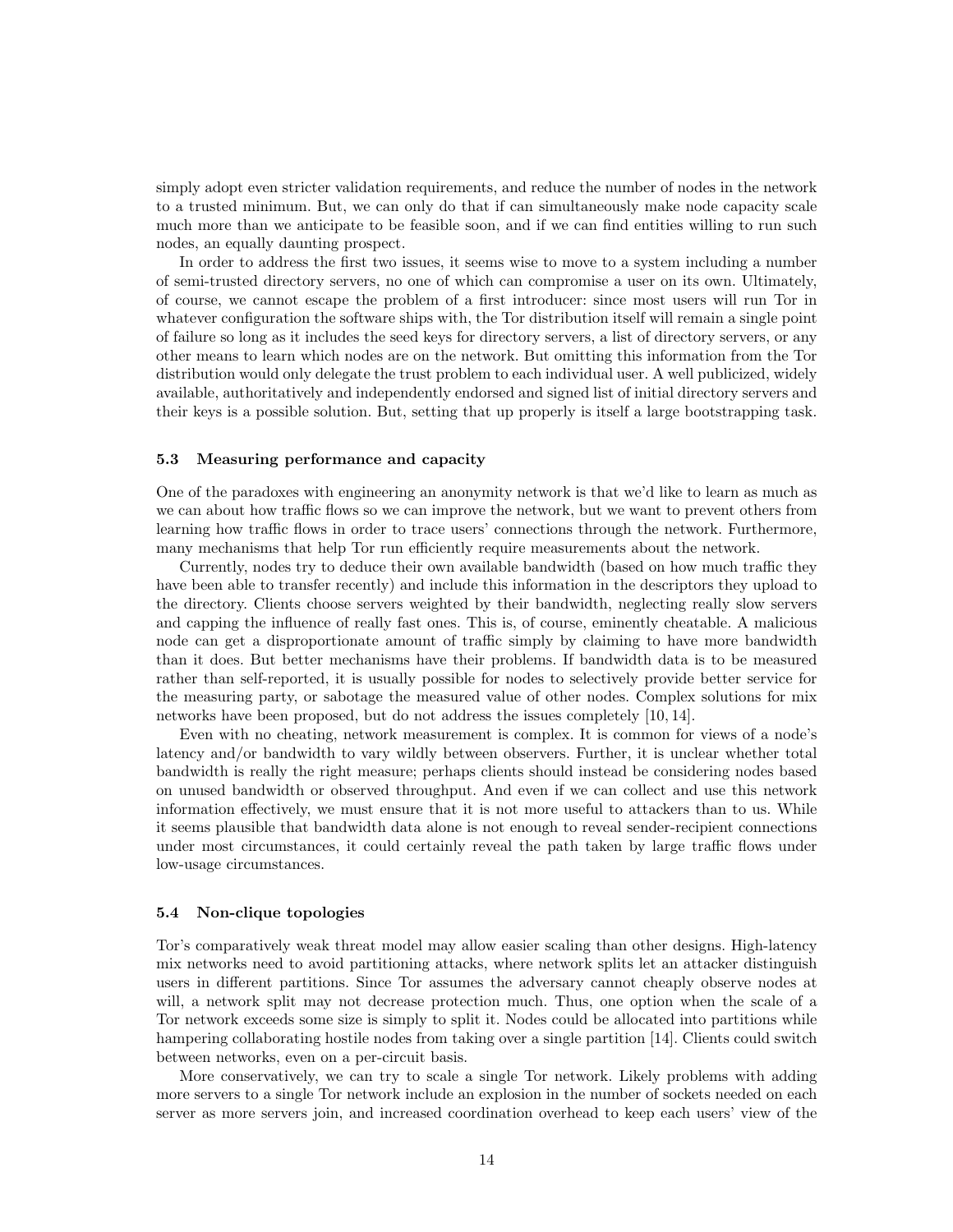network consistent. As we grow, we will also have more instances of servers that can't reach each other simply due to Internet topology or routing problems.

We can address these points by reducing the network's connectivity. Danezis [6] considers the anonymity implications of restricting routes on mix networks and recommends an approach based on expander graphs (where any subgraph is likely to have many neighbors). It is not immediately clear that this approach will extend to Tor, which has a weaker threat model but higher performance requirements: instead of analyzing the probability of an attacker's viewing whole paths, we will need to examine the attacker's likelihood of compromising the endpoints. Tor may not need an expander graph per se: it may be enough to have a single central subnet that is highly connected, like an Internet backbone. There are many open questions: how to distribute connectivity information (presumably nodes will learn about the central nodes when they download Tor), whether central nodes will need to function as a 'backbone', and so on. As above, this could reduce the amount of anonymity available from a mix-net, but for a low-latency network where anonymity derives largely from the edges, it may be feasible.

# 6 The Future

Tor is the largest and most diverse low-latency anonymity network available, but we are still in the beginning stages of deployment. Several major questions remain.

First, will our volunteer-based approach to sustainability work in the long term? As we add more features and destabilize the network, the developers spend a lot of time keeping the server operators happy. Even though Tor is free software, the network would likely stagnate and die at this stage if the developers stopped actively working on it. We may get an unexpected boon from the fact that we're a general-purpose overlay network: as Tor grows more popular, other groups who need an overlay network on the Internet are starting to adapt Tor to their needs. Second, Tor is only one of many components that preserve privacy online. For applications where it is desirable to keep identifying information out of application traffic, someone must build more and better protocol-aware proxies that are usable by ordinary people. Third, we need to gain a reputation for social good, and learn how to coexist with the variety of Internet services and their established authentication mechanisms. We can't just keep escalating the blacklist standoff forever. Fourth, the current Tor architecture does not scale even to handle current user demand. We must find designs and incentives to let some clients relay traffic too, without sacrificing too much anonymity.

These are difficult and open questions. Yet choosing not to solve them means leaving most users to a less secure network or no anonymizing network at all.

# References

- 1. Alessandro Acquisti, Roger Dingledine, and Paul Syverson. On the economics of anonymity. In Rebecca N. Wright, editor, Financial Cryptography. Springer-Verlag, LNCS 2742, 2003.
- 2. The Anonymizer. http://anonymizer.com/.
- 3. Adam Back, Ian Goldberg, and Adam Shostack. Freedom systems 2.1 security issues and analysis. White paper, Zero Knowledge Systems, Inc., May 2001.
- 4. Adam Back, Ulf Möller, and Anton Stiglic. Traffic analysis attacks and trade-offs in anonymity providing systems. In Ira S. Moskowitz, editor, Information Hiding (IH 2001), pages 245–257. Springer-Verlag, LNCS 2137, 2001.
- 5. Oliver Berthold, Hannes Federrath, and Stefan Köpsell. Web MIXes: A system for anonymous and unobservable Internet access. In H. Federrath, editor, Designing Privacy Enhancing Technologies: Workshop on Design Issue in Anonymity and Unobservability. Springer-Verlag, LNCS 2009, 2000.
- 6. George Danezis. Mix-networks with restricted routes. In Roger Dingledine, editor, Privacy Enhancing Technologies (PET 2003). Springer-Verlag LNCS 2760, 2003.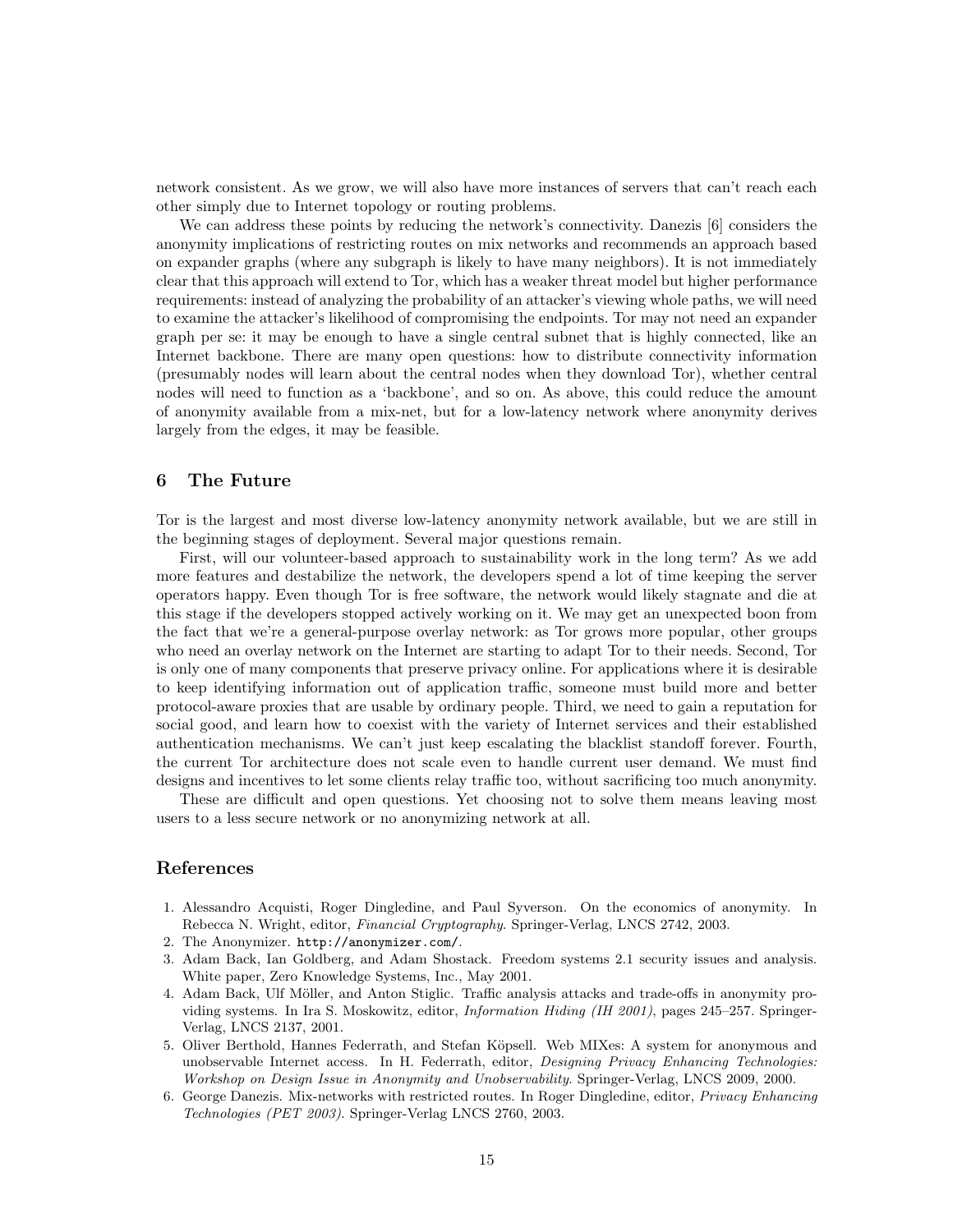- 7. George Danezis. Statistical disclosure attacks. In Security and Privacy in the Age of Uncertainty  $(SEC2003)$ , pages 421–426, Athens, May 2003. IFIP TC11, Kluwer.
- 8. George Danezis. The traffic analysis of continuous-time mixes. In David Martin and Andrei Serjantov, editors, Privacy Enhancing Technologies (PET 2004), LNCS, May 2004. http://www.cl.cam.ac.uk/ users/gd216/cmm2.pdf.
- 9. George Danezis, Roger Dingledine, and Nick Mathewson. Mixminion: Design of a type III anonymous remailer protocol. In 2003 IEEE Symposium on Security and Privacy, pages 2-15. IEEE CS, May 2003.
- 10. Roger Dingledine, Michael J. Freedman, David Hopwood, and David Molnar. A Reputation System to Increase MIX-net Reliability. In Ira S. Moskowitz, editor, Information Hiding (IH 2001), pages 126–141. Springer-Verlag, LNCS 2137, 2001.
- 11. Roger Dingledine, Michael J. Freedman, and David Molnar. The free haven project: Distributed anonymous storage service. In H. Federrath, editor, Designing Privacy Enhancing Technologies: Workshop on Design Issue in Anonymity and Unobservability. Springer-Verlag, LNCS 2009, July 2000.
- 12. Roger Dingledine and Nick Mathewson. Anonymity loves company: Usability and the network effect. In Designing Security Systems That People Can Use. O'Reilly Media, 2005.
- 13. Roger Dingledine, Nick Mathewson, and Paul Syverson. Tor: The second-generation onion router. In Proceedings of the 13th USENIX Security Symposium, August 2004. http://tor.eff.org/ tor-design.pdf.
- 14. Roger Dingledine and Paul Syverson. Reliable MIX Cascade Networks through Reputation. In Matt Blaze, editor, Financial Cryptography. Springer-Verlag, LNCS 2357, 2002.
- 15. Nick Feamster and Roger Dingledine. Location diversity in anonymity networks. In Proceedings of the Workshop on Privacy in the Electronic Society (WPES 2004), Washington, DC, USA, October 2004. http://freehaven.net/doc/routing-zones/routing-zones.ps.
- 16. Michael J. Freedman and Robert Morris. Tarzan: A peer-to-peer anonymizing network layer. In 9th ACM Conference on Computer and Communications Security (CCS 2002), Washington, DC, November 2002.
- 17. David M. Goldschlag, Michael G. Reed, and Paul F. Syverson. Hiding routing information. In R. Anderson, editor, Information Hiding, First International Workshop, pages 137–150. Springer-Verlag, LNCS 1174, May 1996.
- 18. Andrew Hintz. Fingerprinting websites using traffic analysis. In Roger Dingledine and Paul Syverson, editors, Privacy Enhancing Technologies (PET 2002), pages 171–178. Springer-Verlag, LNCS 2482, 2002.
- 19. Stefan Köpsell and Ulf Hilling. How to achieve blocking resistance for existing systems enabling anonymous web surfing. In Proceedings of the Workshop on Privacy in the Electronic Society (WPES 2004), Washington, DC, USA, October 2004. http://freehaven.net/anonbib/papers/p103-koepsell.pdf.
- 20. Raph Levien. Advogato's trust metric. http://www.advogato.org/trust-metric.html.
- 21. Brian N. Levine, Michael K. Reiter, Chenxi Wang, and Matthew Wright. Timing analysis in low-latency mix-based systems. In Ari Juels, editor, Financial Cryptography. Springer-Verlag, LNCS (forthcoming), 2004.
- 22. Nick Mathewson and Roger Dingledine. Practical traffic analysis: Extending and resisting statistical disclosure. In David Martin and Andrei Serjantov, editors, Privacy Enhancing Technologies (PET 2004), LNCS, May 2004. http://freehaven.net/doc/e2e-traffic/e2e-traffic.pdf.
- 23. Ulf Möller, Lance Cottrell, Peter Palfrader, and Len Sassaman. Mixmaster Protocol Version 2. Draft, July 2003. http://www.abditum.com/mixmaster-spec.txt.
- 24. Steven J. Murdoch and George Danezis. Low-cost traffic analysis of tor. In IEEE Symposium on Security and Privacy. IEEE CS, May 2005.
- 25. Andreas Pfitzmann, Birgit Pfitzmann, and Michael Waidner. ISDN-mixes: Untraceable communication with very small bandwidth overhead. In GI/ITG Conference on Communication in Distributed Systems, pages 451–463, February 1991.
- 26. Privoxy. http://www.privoxy.org/.
- 27. Michael G. Reed, Paul F. Syverson, and David M. Goldschlag. Anonymous connections and onion routing. IEEE Journal on Selected Areas in Communications, 16(4):482–494, May 1998.
- 28. Marc Rennhard and Bernhard Plattner. Practical anonymity for the masses with morphmix. In Ari Juels, editor, Financial Cryptography. Springer-Verlag, LNCS (forthcoming), 2004.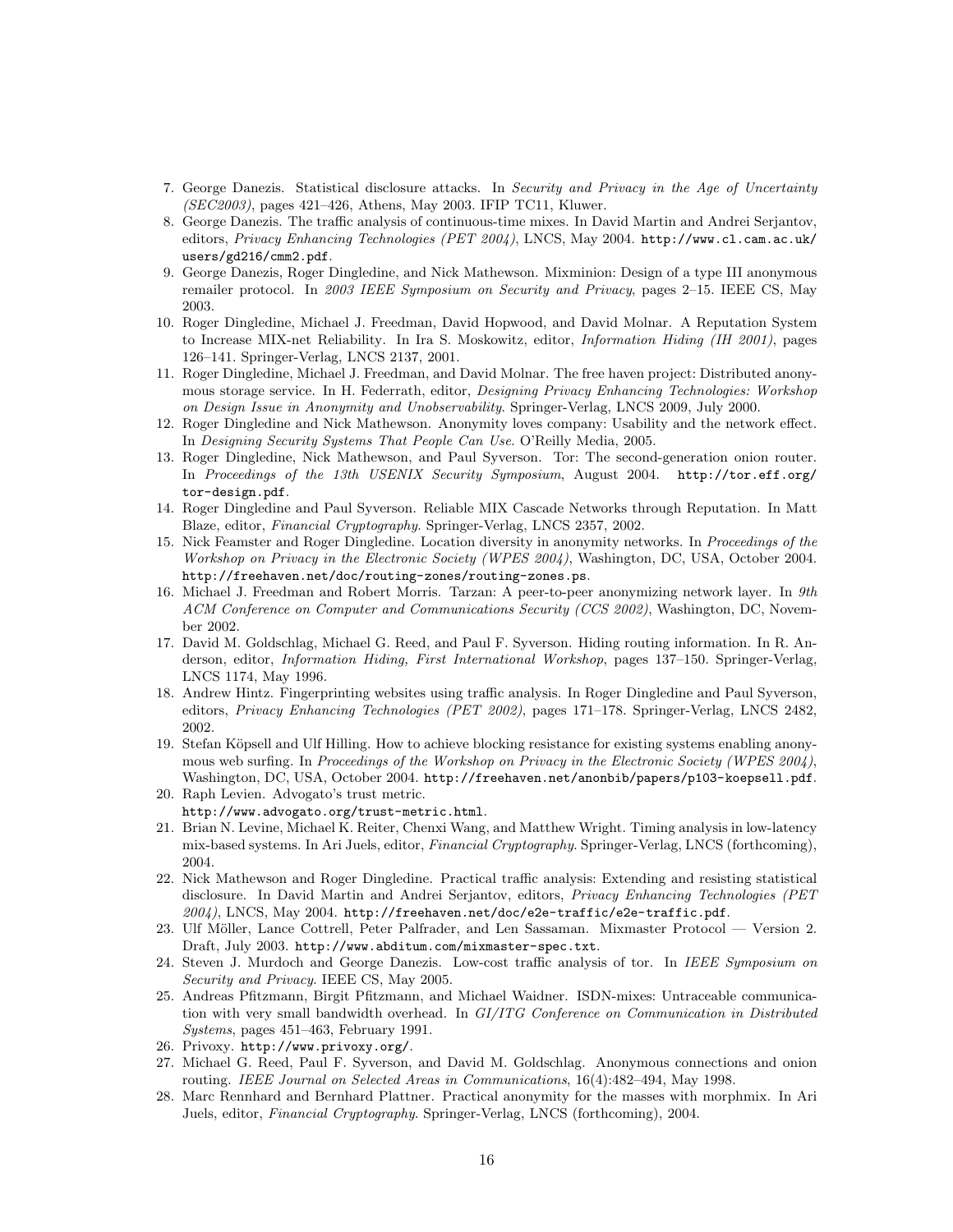- 29. E. Rescorla and N. Modadugu. Datagram Transport Layer Security. IETF Draft, December 2003. http://www.ietf.org/internet-drafts/draft-rescorla-dtls-02.txt.
- 30. Andrei Serjantov, Roger Dingledine, and Paul Syverson. From a trickle to a flood: Active attacks on several mix types. In Fabien Petitcolas, editor, *Information Hiding (IH 2002)*. Springer-Verlag, LNCS 2578, 2002.
- 31. Andrei Serjantov and Peter Sewell. Passive attack analysis for connection-based anonymity systems. In Computer Security – ESORICS 2003. Springer-Verlag, LNCS 2808, October 2003.
- 32. Anna Shubina and Sean Smith. Using caching for browsing anonymity. ACM SIGEcom Exchanges, 4(2), Sept 2003.
- 33. The Six/Four System. http://sourceforge.net/projects/sixfour/.
- 34. Angelos Stavrou, Angelos D. Keromytis, Jason Nieh, Vishal Misra, and Dan Rubenstein. Move: An end-to-end solution to network denial of service. In ISOC Network and Distributed System Security Symposium (NDSS05). Internet Society, February 2005.
- 35. Paul Syverson, Michael Reed, and David Goldschlag. Onion Routing access configurations. In DARPA Information Survivability Conference and Exposition (DISCEX 2000), volume 1, pages 34–40. IEEE CS Press, 2000.
- 36. Paul Syverson, Gene Tsudik, Michael Reed, and Carl Landwehr. Towards an Analysis of Onion Routing Security. In H. Federrath, editor, Designing Privacy Enhancing Technologies: Workshop on Design Issue in Anonymity and Unobservability, pages 96–114. Springer-Verlag, LNCS 2009, July 2000.
- 37. Matthew Wright, Micah Adler, Brian Neil Levine, and Clay Shields. Defending anonymous communication against passive logging attacks. In IEEE Symposium on Security and Privacy, pages 28–41. IEEE CS, May 2003.
- 38. Ye Zhu, Xinwen Fu, Bryan Graham, Riccardo Bettati, and Wei Zhao. On flow correlation attacks and countermeasures in mix networks. In Proceedings of Privacy Enhancing Technologies workshop (PET 2004), LNCS, May 2004. http://students.cs.tamu.edu/xinwenfu/paper/PET04.pdf.